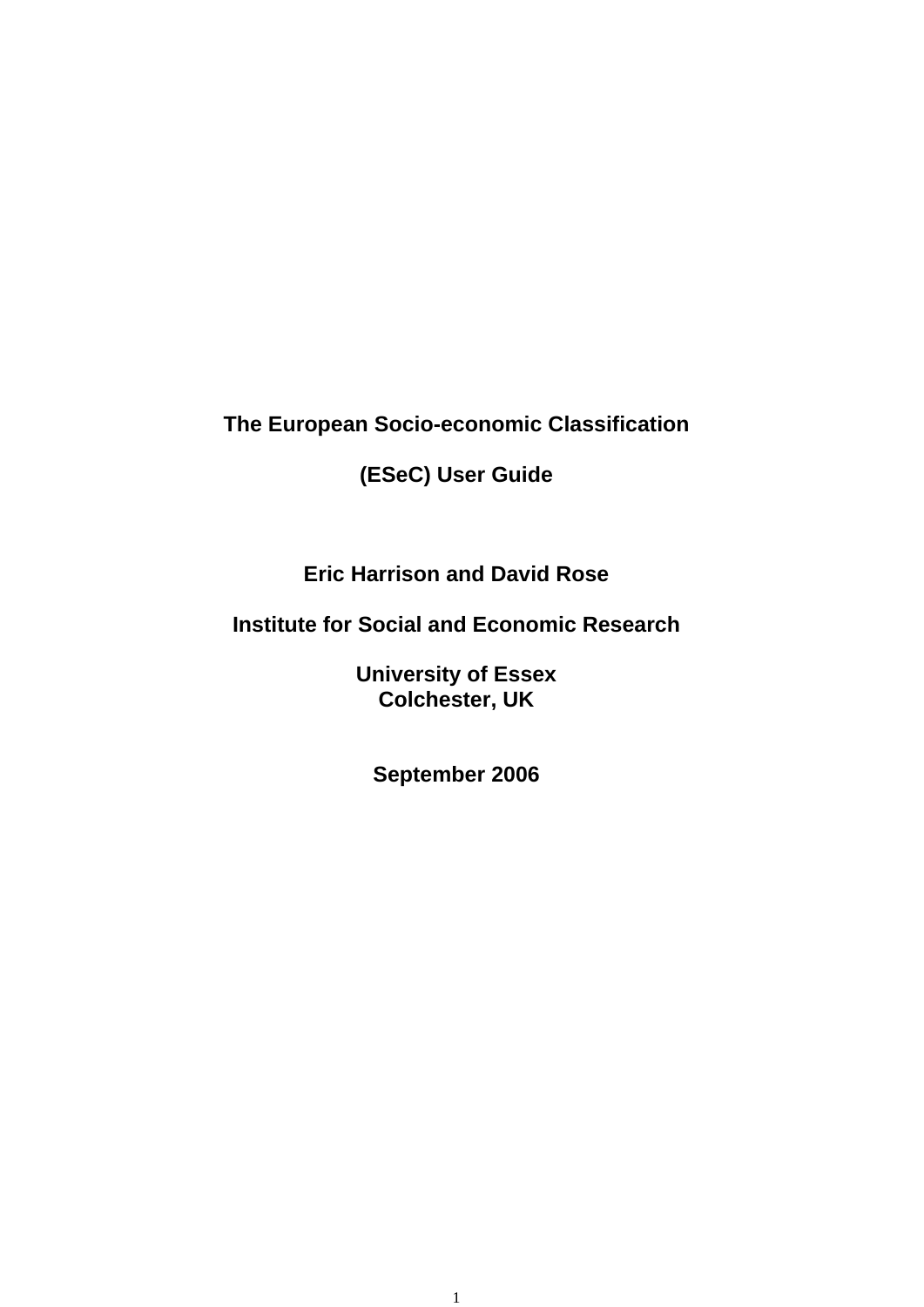# **Contents**

| 1. Introduction                                          | 3         |
|----------------------------------------------------------|-----------|
| 2. Background, History, Origins and conceptual basis     | $3-6$     |
| 3. Detailed category descriptions and operational issues | $6 - 10$  |
| 4. How to derive ESeC                                    | $10 - 17$ |
| 5. Derivation materials                                  | 18        |
| 6. Household level ESeC                                  | 18        |
| 7. Understanding ISCO88 (COM)                            | 18-20     |
| 8. The Effects of Incomplete Information on ESeC         | $20 - 21$ |
| Appendix 1: The Conceptual Derivation of ESeC            | 22        |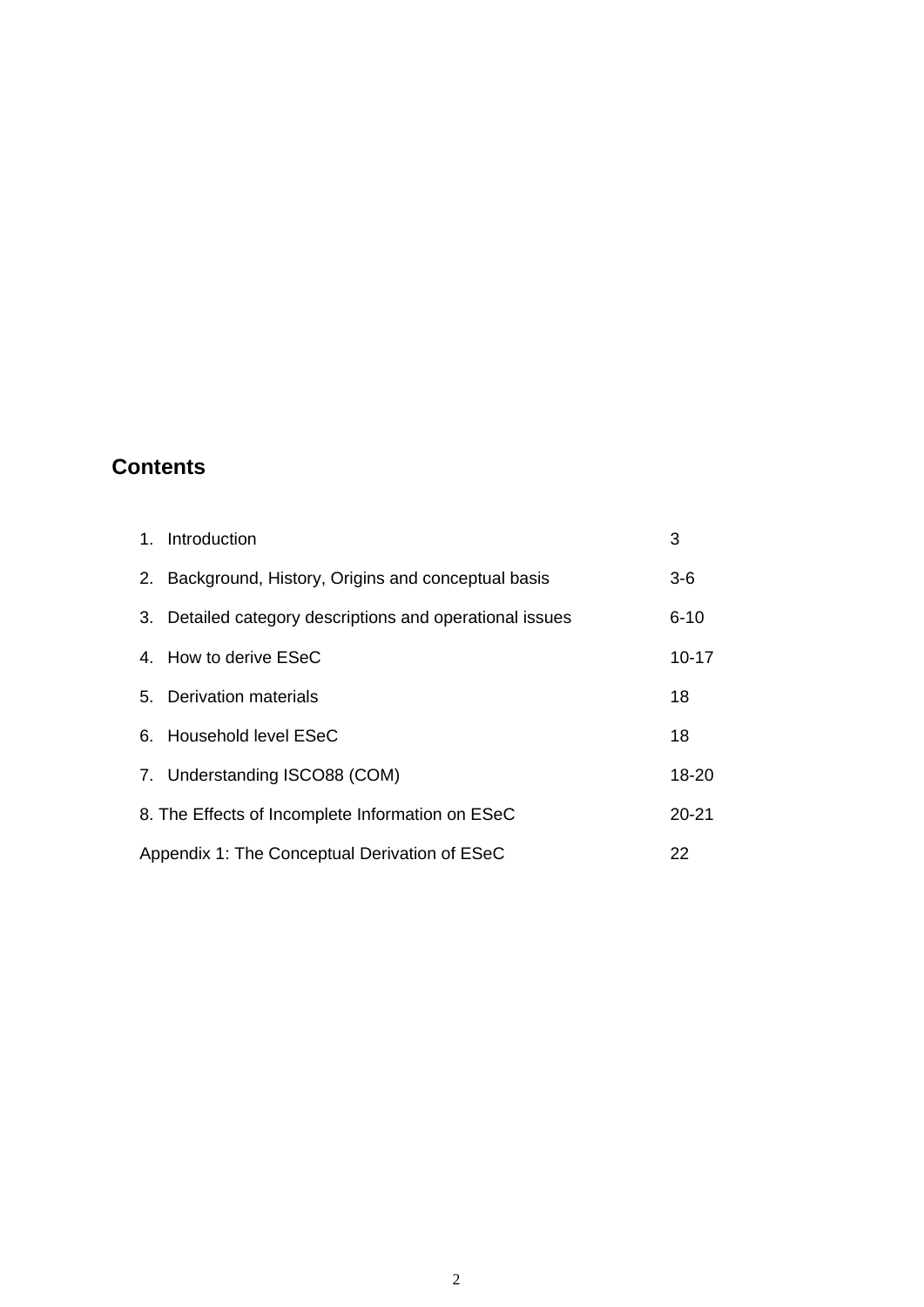# **THE EUROPEAN SOCIO-ECONOMIC CLASSIFICATION**

# **(ESeC) USER GUIDE**

# **Eric Harrison and David Rose ISER, University of Essex**

# **1. INTRODUCTION**

- 1.1 The European Socio-economic Classification (ESeC) is an occupationally based classification but has rules to provide coverage of the whole adult population. The information required to create ESeC is:
	- occupation coded to the minor groups (i.e. 3-digit groups) of EU variant of the International Standard Classification of Occupations 1988 (ISCO88 (COM)
	- details of employment status, i.e. whether an employer, self-employed or employee;
	- number of employees at the workplace
	- whether a worker is a supervisor.

# **2. BACKGROUND, HISTORY, ORIGINS AND CONCEPTUAL BASIS**

#### **Background: What is a 'socio-economic classification'?**

- 2.1 The term 'socio-economic classification' (SEC) is merely a descriptive one. That is, it has no theoretical or analytic status whatever and so may be applied as a generic term for a variety of different measures designed to reflect how societies are stratified. Social stratification refers to social inequalities that may be attributed to the way a society is organised, to its socio-economic structure. SECs all share in common the idea that in market economies it is market position, and especially position in the occupational division of labour, which is fundamental to the generation of social inequalities. The life chances of individuals and families are largely determined by their position in the market and occupation is taken to be its central indicator; that is the occupational structure is viewed as the backbone of the stratification system.
- 2.2 The question then becomes how we use occupation as an indicator of social position in terms of an SEC. Two broad approaches exist, reflecting different aspects of inequality. First there are occupational scales which tend to measure the distributive aspects of inequality and, second, there are categorial schemas intended to measure relational as well as distributive issues.
- 2.3 Thus, social scientists have tended to become divided between those who favour categorial approaches to socio-economic classification and those who prefer continuous measures. That is, some favour SECs that divide the population into a discrete number of categories or social positions. Others prefer measures that allow for an unlimited number of graded distinctions between occupational groups which assume that differences between occupational groups can be captured in one dimension' represented by a single parameter. ESeC is a categorial schema.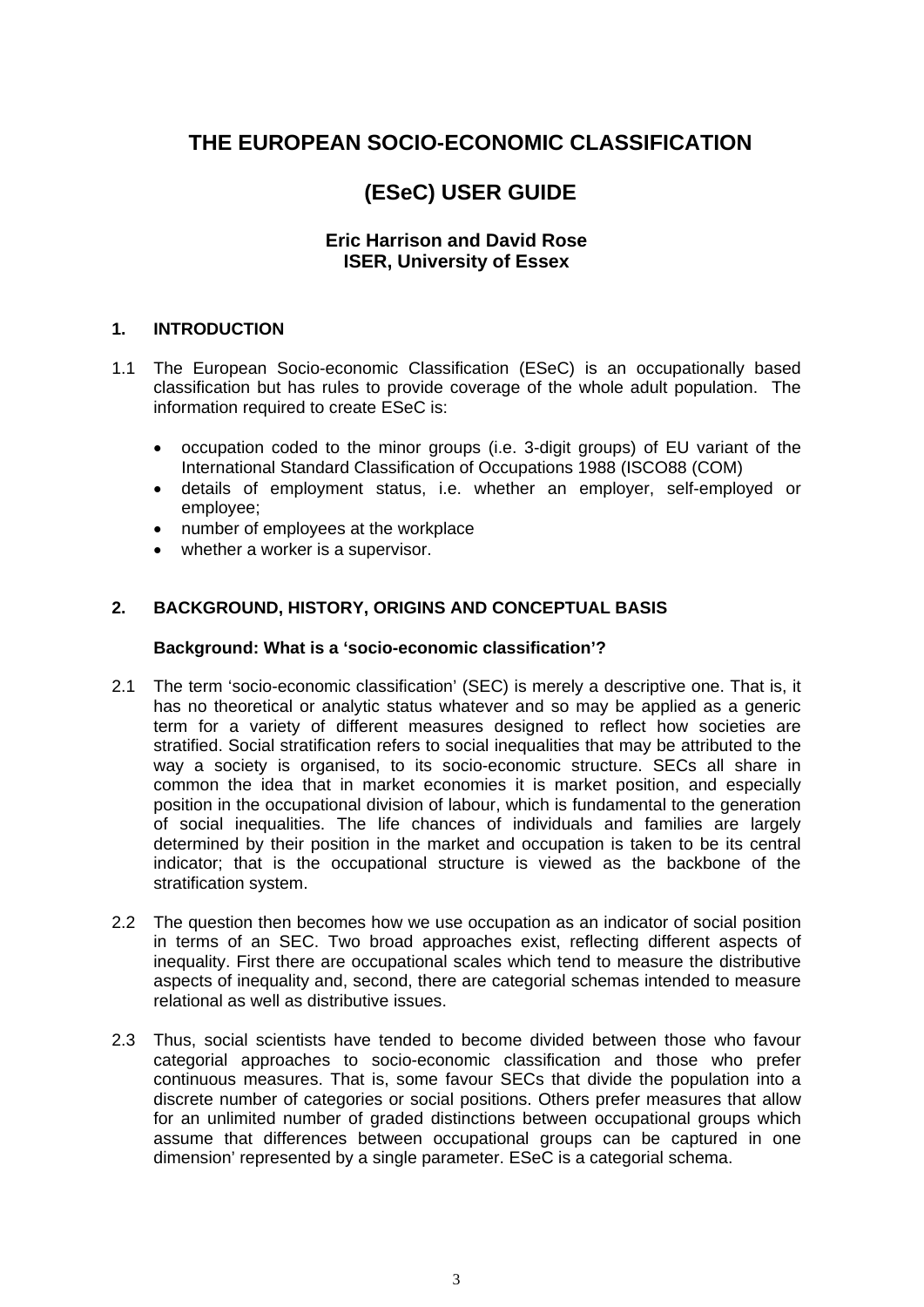# **History**

- 2.4 A number of European countries have their own national socio-economic classifications which they use to illustrate the social patterns associated with a variety of life-chances such as health, education, deprivation, poverty and so on. However, there has not been an equivalent European classification which would allow researchers to compare the relationship between social organization and life chances cross-nationally.
- 2.5 In 1999, Eurostat, as part of its statistical harmonisation programme, established an expert group to advise on the possibility of creating a European SEC. ESeC is the culmination of this group's work.

# **Origins**

2.6 ESeC has been developed from a sociological classification that has been widely used in pure and applied research, known as the Erikson-Goldthorpe-Portocarero (EGP) Schema. The decision to adopt the EGP classification as the basis for ESeC was made because it is widely used and accepted internationally, is conceptually clear, and has been reasonably validated both in criterion terms as a measure and in construct terms as a good predictor of health and educational outcomes. ESeC improves on the EGP Schema in terms of more thorough validation and better documentation for comparative purposes.

#### **Conceptual basis**

- 2.7 ESeC aims to differentiate positions within labour markets and production units in terms of their typical 'employment relations'. Therefore, ESeC recognises four basic positions: employers, the self-employed (own account workers), employees and those involuntarily excluded from the labour market (see Appendix 1).
- 2.8 Among employees, there are quite diverse employment relations and conditions, that is employees occupy different *labour market situations* and *work situations*. Labour market situation equates to source of income, economic security and prospects of economic advancement. Work situation refers primarily to location in systems of authority and control at work, although degree of autonomy at work is a secondary aspect. The ESeC categories thus distinguish different positions (not persons) as defined by social relationships in the work place - i.e. by how employees are regulated by employers through employment contracts. Three forms of employment regulation are distinguished.
	- 1. In a 'service relationship' the employee renders 'service' to the employer in return for 'compensation' in terms of both immediate rewards (e.g. salary) and long-term or prospective benefits (e.g. incremental pay scales, assurances of security and career opportunities). The service relationship typifies Class 1 and is present in a weaker form in Class 2 (see table 1).
	- 2. In a 'labour contract' employees give discrete amounts of labour in return for a wage calculated on amount of work done or by time worked. Typically contracts are easily terminated and there are no prospective elements in the employment contract. The labour contract is typical for Class 9 and in weaker forms for Classes 7 and 8 (see table 1).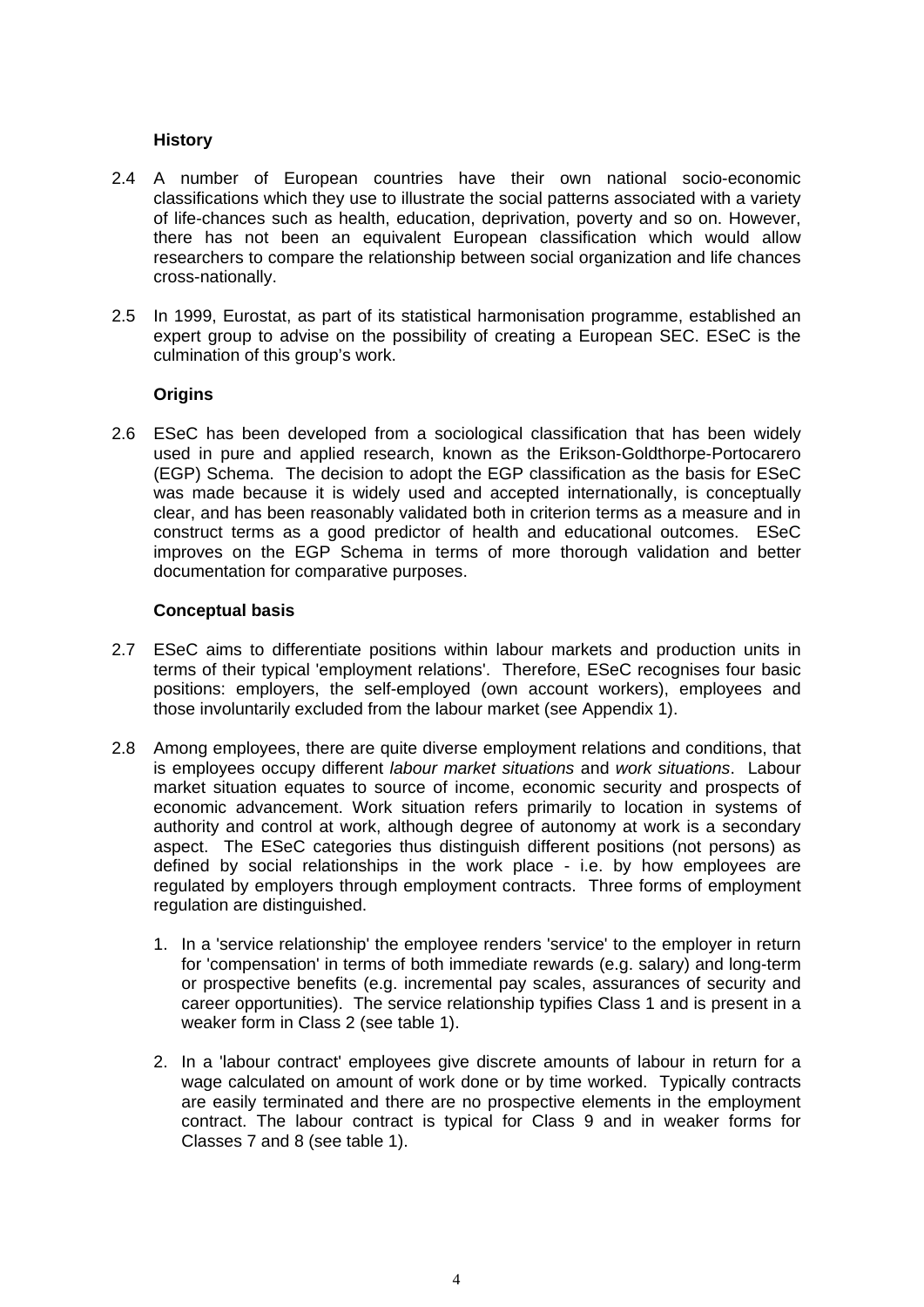3. Intermediate or 'mixed' forms of employment regulation that combine aspects from both forms (1) and (2) are typical in Classes 3 and 6 (see table 1).

| Table 1: The European Socio-economic Classification |
|-----------------------------------------------------|
|-----------------------------------------------------|

|                | <b>ESeC Class</b>                                                                                                                       | <b>Common Term</b>                   | <b>Employment regulation</b>              |  |  |
|----------------|-----------------------------------------------------------------------------------------------------------------------------------------|--------------------------------------|-------------------------------------------|--|--|
| 1              | Large employers, higher grade<br>professional, administrative and<br>managerial occupations                                             | <b>Higher salariat</b>               | Service Relationship                      |  |  |
| $\overline{2}$ | Lower grade professional,<br>administrative and managerial<br>occupations and higher grade<br>technician and supervisory<br>occupations | Lower salariat                       | <b>Service Relationship</b><br>(modified) |  |  |
| 3              | Intermediate occupations                                                                                                                | Higher grade white<br>collar workers | Mixed                                     |  |  |
| $\overline{4}$ | Small employer and self<br>employed occupations (exc<br>agriculture etc)                                                                | Petit bourgeoisie or<br>independents | $\overline{a}$                            |  |  |
| 5              | Self employed occupations<br>(agriculture etc)                                                                                          | Petit bourgeoisie or<br>independents |                                           |  |  |
| 6              | Lower supervisory and lower<br>technician occupations                                                                                   | Higher grade blue<br>collar workers  | Mixed                                     |  |  |
| $\overline{7}$ | Lower services, sales and clerical<br>occupations                                                                                       | Lower grade white<br>collar workers  | <b>Labour Contract</b><br>(modified)      |  |  |
| 8              | Lower technical occupations <sup>1</sup>                                                                                                | <b>Skilled workers</b>               | Labour Contract<br>(modified)             |  |  |
| 9              | Routine occupations <sup>1</sup>                                                                                                        | Semi- and non-<br>skilled workers    | <b>Labour Contract</b>                    |  |  |
| 10             | Never worked and long-term<br>unemployed                                                                                                | Unemployed                           |                                           |  |  |

<sup>1.</sup> If analysts wish to identify agricultural workers separately from others, classes 8 and 9 may be subdivided in to 8a, 8b, 9a and 9b. In each case sub-classes 8b and 9b would be for farm workers. ISCO minor groups 600 and 610-613 go to 8b. 614 and 615 could go here if analysts wished to include forestry and fishing workers in 8b. ISCO 920 and 921 form class 9b. Readers should note that in cases where we refer to minor groups ending with a zero (e.g. 600, 610, 920), this refers to the convention that this code is employed where it is not possible (either because of lack of information or because of the need to ensure respondent anonymity) to code occupation more precisely to a particular minor group.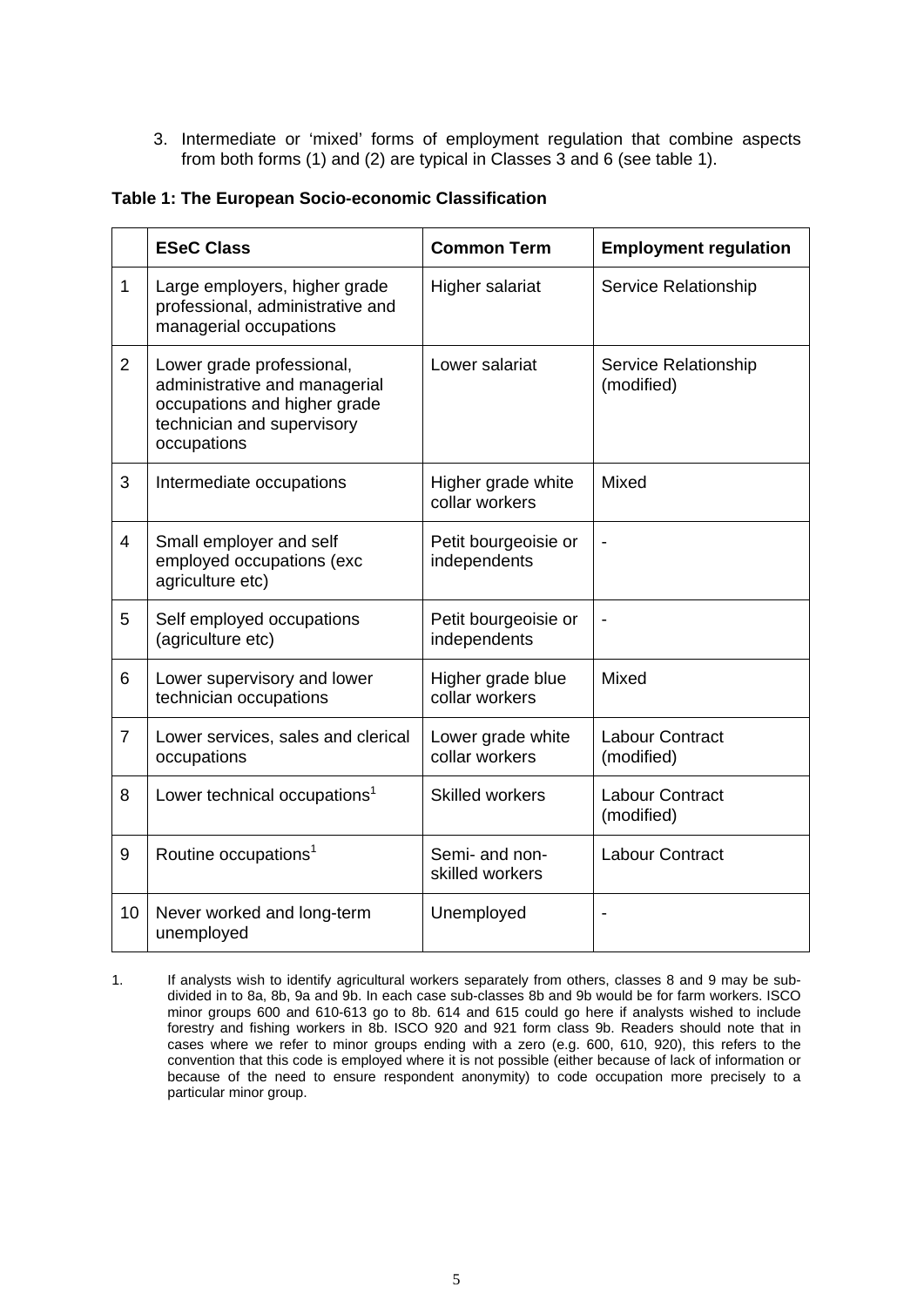- 2.9 The classification also separately identifies employers and the self-employed with no employees, with large employers in Class 1 and others in classes 4 or 5. Table 1 displays the classification in full. Appendix 1 provides a diagrammatic picture of the conceptual basis of ESeC. The version of the classification shown in table 1, which will be used for most analyses (the analytic version), has ten classes. For complete coverage, the three categories 'Students', 'Occupations not stated or inadequately described', and 'Not classifiable for other reasons' are added as 'Not classified'.
- 2.10 Since the schema is designed to capture *qualitative* differences in employment relationships, the classes are not consistently ordered according to some inherent hierarchical principle. However, so far as overall economic status is concerned, Classes 1 and 2 are advantaged over Classes 3, 6, 7, 8 and 9 in terms of greater long-term security of income, being less likely to be made redundant; less short-term fluctuation of income since they are not dependent on overtime pay, etc; and a better prospect of a rising income over the life course.

# **3. DETAILED CATEGORY DESCRIPTIONS AND OPERATIONAL ISSUES**

3.1 The primary distinction in an employment relations approach is that between *employers*, who buy the labour of others and assume some degree of authority and control over them; *self employed* (or *'own account'*) *workers* who neither buy labour nor sell their labour to others; and *employees*, who sell their labour to employers. Employees are further differentiated according to the employment relations of their occupation, employers are separated by size of establishment and the self-employed according to occupation (see Appendix). Broadly speaking, the kind of contracts employees have depend upon (a) how easily their work may be monitored and controlled by the employer and (b) 'asset specificity', i.e. how specific and crucial their knowledge of technical and organizational issues is to the employer. When monitoring is difficult and asset specificity is high, a service relationship will be typical; labour contracts apply where labour is more easily replaceable in these terms. The following category descriptions name and define each class and discuss associated operational issues.

#### **Class 1: Large employers, higher grade professional, administrative and managerial occupations: 'the higher salariat'**

*Large employers*: large employers are allocated to Class 1 on the assumption that their businesses involve a similar degree and exercise of managerial authority to that of higher managers. In this sense, they are seen as different from small employers in Classes 4 and 5.

A size rule of +/-10 employees is used to distinguish large from small employers.

*Higher grade professional occupations*: These occupations are regulated through a service relationship. Examples of professional occupations which would be typical of Class 1 are ISCO Occupational Unit Groups (OUGs) 2421 lawyers, 2111-22 scientists, 2310 higher education teaching professionals and 2142-7 professional engineers.

On the grounds that 'a professional is a professional is a professional', the selfemployed and small employer professionals are allocated to the same class as employees in their profession. That is, we regard professional status as paramount. Professional self-employment is different in nature from non-professional selfemployment. Professionals who are self-employed generally have more control over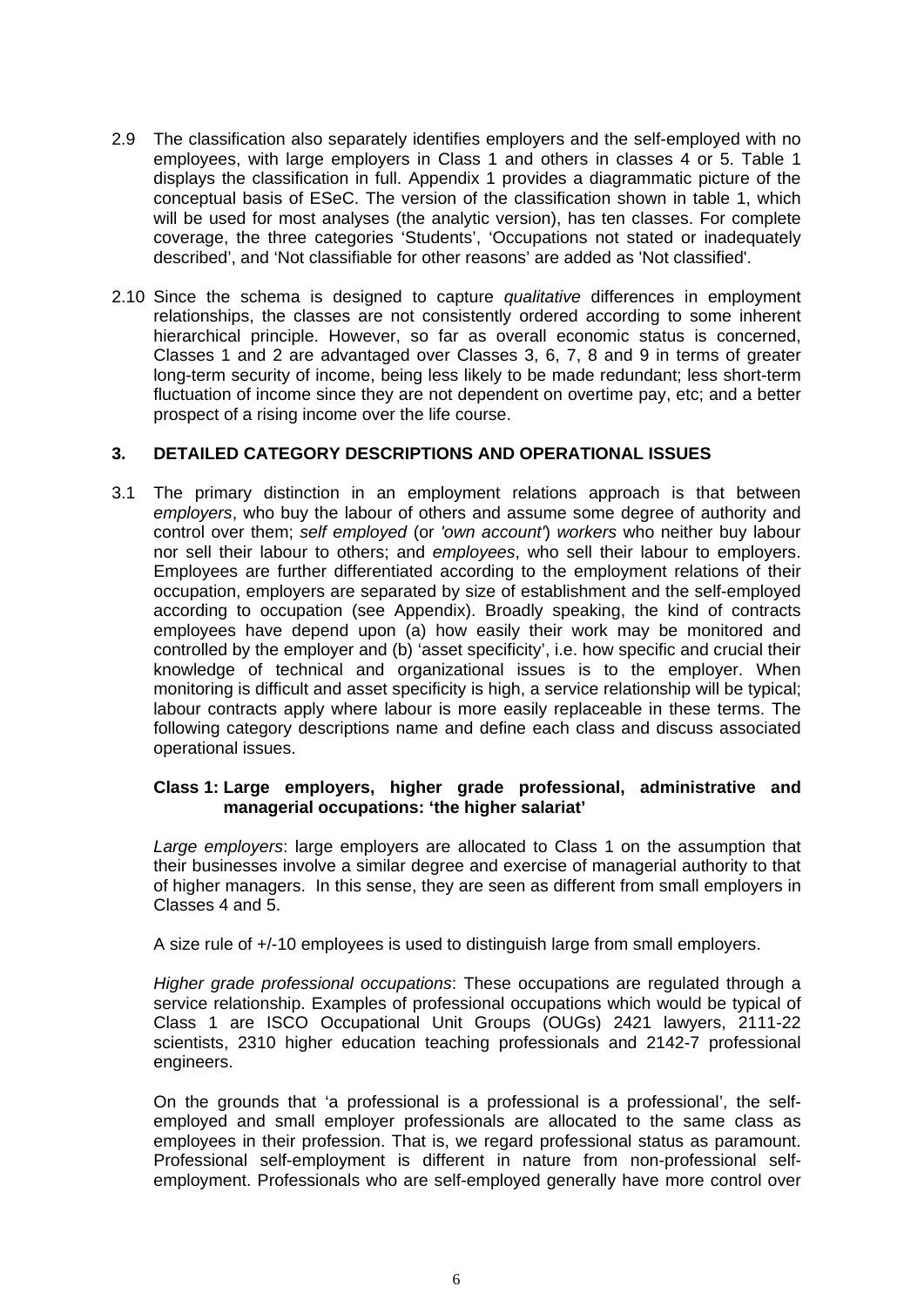their market situations than non-professionals. They also share more in common with employed professionals than with self-employed non-professionals.

*Higher grade administrative and managerial occupations*: again regulated via a service relationship, the most typical occupations in this part of Class 1 are Chief Executive Officers and the most senior levels of the civil service or state bureaucracies. Company directors and chief executives are identified by ISCO 1210, higher level government officials by 1110. For other managerial OUGs it is much more difficult operationally to distinguish higher from lower grade managerial and administrative occupations. However, minor group 123 is more likely to have a preponderance of higher grade managers, e.g. 1231 finance managers.

#### **Class 2: Lower grade professional, administrative and managerial occupations: higher grade technician and supervisory occupations: 'the lower salariat'**

In the case of *lower professionals*, skills are more readily transferable and less organizationally specific. Hence they do not have the full service relationship but a modified form of it. Most health, welfare and educational professionals (e.g. 2320-40 teachers, 2446 social workers, 2230 nurses, 2229 medical ancillaries) are thus allocated to Class 2, as are 3143 aircraft pilots and 2451 journalists for other examples.

For *administrators and managers* (and also *higher grade supervisors*) asset specificity is likely to be high in the sense that people in such occupations use a lot of organisation specific knowledge. Here the modified service relationship derives from the fact that work is more routinely monitored. Of course, people working in these occupations will often have career ladders that, if successful, would take them to more senior positions in Class 1. OUGs 1221-26, production and operations managers, seem to be good examples. All managers in small (<10 employees) organisations are also in Class 2.

*Higher grade technicians* are more similar to lower grade managers etc. That is, it is the degree of asset specificity rather than difficulty of monitoring which is paramount and leads to a modified service relationship. Examples would be 3111-7 computing technicians, physical and engineering science technicians and civil engineering technicians.

#### **Class 3: Intermediate occupations: 'higher grade white collar workers'**

This class has some elements of the service relationship, although overall the form of employment relationship is mixed. The problem here for the employer is not asset specificity but monitoring. Positions in this class exist on the borders of bureaucratic structures and share similar conditions to managers and administrators in terms of salaries, incremental scales and autonomy with regard to time. Typical occupations here include most clerical occupations and administrative assistants, occupations which involve working alongside managers and professionals in ancillary roles, e.g. 3439 administrative associate professionals, 3443 government social benefits officials and 4190 office clerks. There is no career structure comparable to that found in Classes 1 and 2 (other than, perhaps, into supervisory or very junior managerial Class 2 positions). Often these positions involve employees in adhering to and carrying though bureaucratically defined rules with little in the way of discretion but some emphasis on efficiency.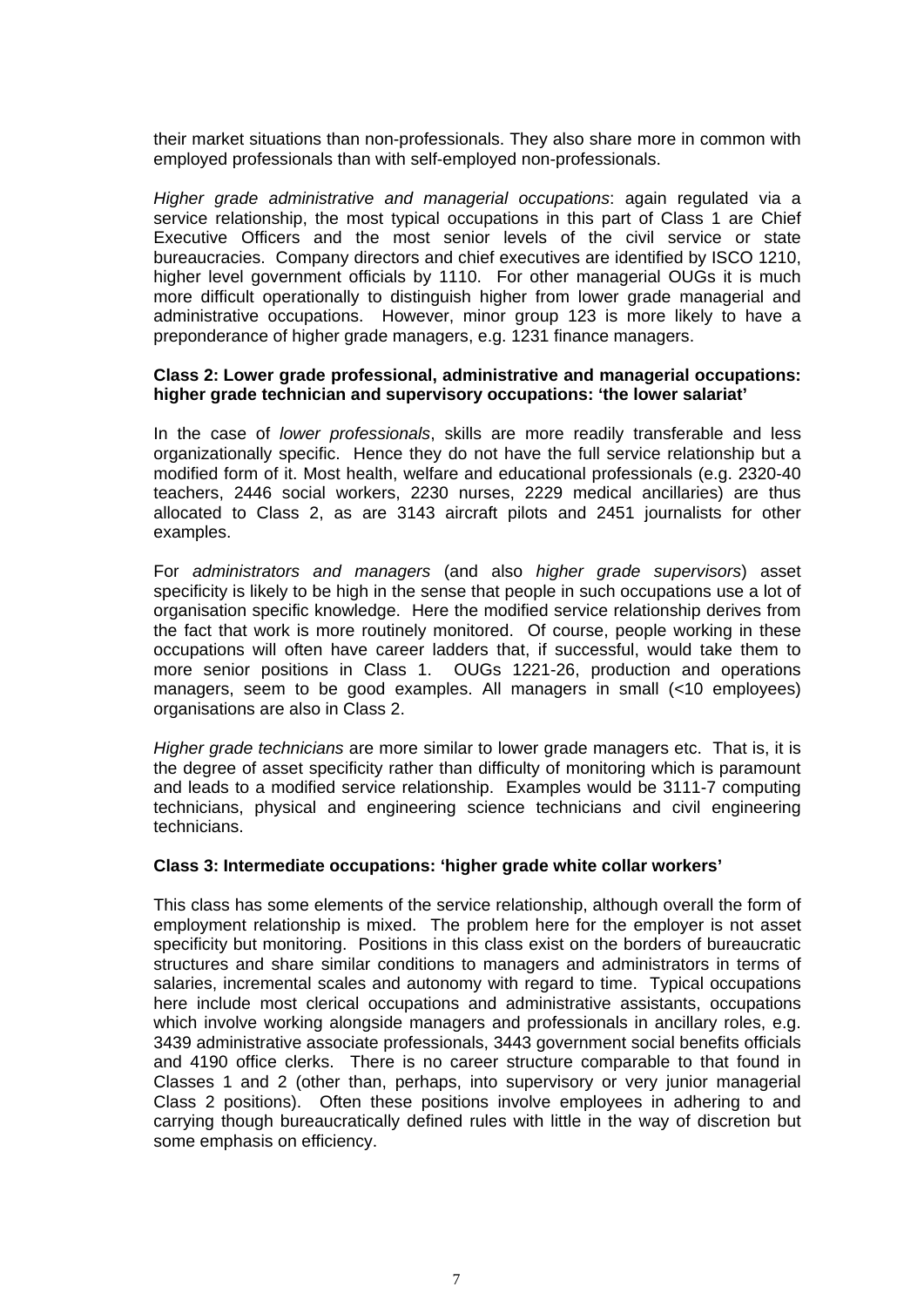# **Classes 4 and 5: Small employers and self-employed in non-professional occupations: 'petit-bourgeoisie or independents'**

These form two of the basic positions in the class schema. Employers buy labour and so have some authority and control over employees. The self-employed neither buy nor sell labour.

Small employers are distinguished from large employers by the size rule  $+/- 10$ employees.

Professional and higher technician small employers and self-employed go to the same class as employees in the same occupation (classes 1 or 2).

Hence Class 4 refers to non-professional occupations, i.e. self-employed and own account workers. Class 5 refers to farmers, etc.

#### **Class 6: Lower supervisory and lower technician occupations: 'higher grade blue collar workers'**

This class, like Class 3, has a mixed form of employment regulation, but in distinction from Class 3, Class 6 has mixed regulation because of problems employers have with asset specificity - that is, employees in Class 6 possess an important element of organization specific skills, that is knowledge of organizational needs. For this reason, some element of an internal firm labour market operates for these occupations.

*Lower supervisors* are found in occupations which, for employees, would place them in Classes 7, 8 or 9. Again they have a certain degree of asset specificity.

*Lower technicians* have greater organization specific skills than other 'blue collar' employers. Typical occupations are 3118 draughtspersons, 7244 telegraph and telephone line installers, 7311 precision instrument makers and 7242 electronics fitters.

#### **Class 7: Lower services, sales and clerical occupations: 'lower grade white collar workers'**

This class is regulated via a modified labour contract. The precise reasons for this situation are unclear since there appear to be no real monitoring problems for occupations in this class, nor any great issues of asset specificity. It is possible that the expansion and high degree of part-time employment in many occupations in this class has led to a worsening of overall employment contracts compared with Class 3 where many of these occupations might once have been placed (e.g. retail assistants). Equally, there may be some positive employment relations' effects of working in large organisations in the public and private sectors.

Typical occupations are 5220 shop workers (retail assistants) and 5131-9 care workers.

#### **Class 8: Lower technical occupations: 'skilled workers'**

A modified labour contract is also typical for occupations in Class 8. Here the employer has some monitoring problems with employees in terms of work quality.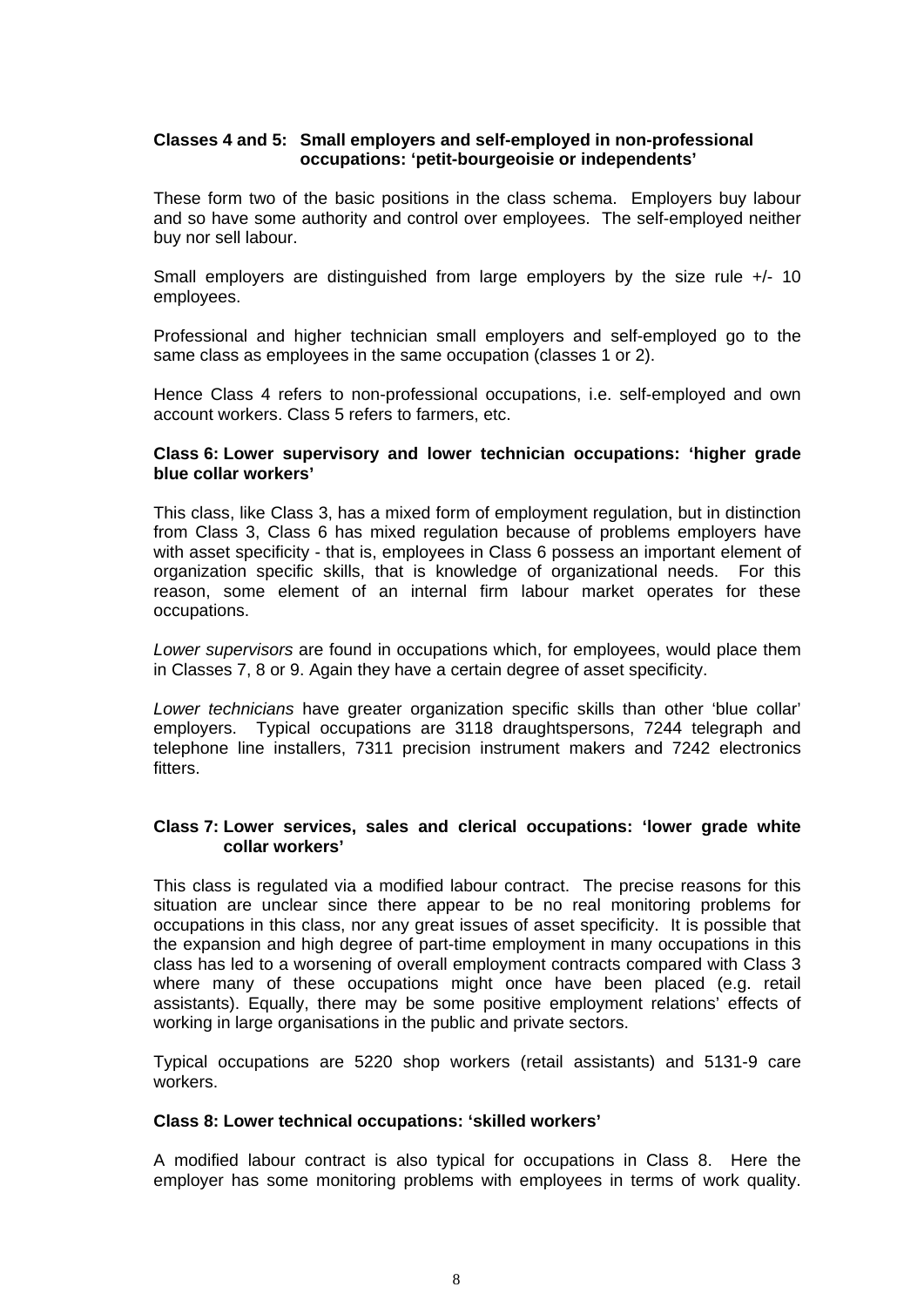There might also be a need to induce employees to invest in developing skills that are important to the employer. Those working in 'skilled' or *lower technical occupations* may also have organization specific skills or skills in short supply in the labour market. For all these reasons, some modifications to the basic labour contract may be required, such as a weekly wage, overtime pay, greater security of employment and so on.

Typical occupations in Class 8 would be 7222 tool-makers, 7231-2 fitters, 7136 plumbers and 8311 locomotive drivers.

#### **Class 9: Routine occupations: 'semi- and unskilled workers'**

In this class, a basic labour contract prevails since there are no real issues relating to either monitoring or asset specificity. Work is paid for by either the piece or by time (hourly paid). Both the quality and quantity of work are easily monitored and employees are easily replaced without serious loss of productive value.

Typical occupations here include 9131 cleaners, 9313-30 labourers, 8321-4 drivers of motor vehicles, 8281-6 assemblers, 8271-9 machine operators, 9151 porters and messengers.

#### **Class 10: Never worked and long-term unemployed: 'unemployed'**

This class is defined in terms of its exclusion from employment relations. Members of this class seek work but have not been employed either ever or for a considerable period of time, say 6 months or more. If analysts do not wish to implement this class, then the never worked are excluded and the long-term unemployed are re-classified to last main paid job, as explained below.

#### **The non-employed**

3.2 In order to improve population coverage, ESeC treats those who are not currently in paid employment by allocating them via their **last main paid job**. Thus, for most non-employed persons (the unemployed, the retired, those looking after a home, those on government employment or training schemes, the sick and disabled etc), the normal procedure is to classify them according to their last main job. The main exception to this rule is for full-time students who are excluded from ESeC and the never worked/long-term unemployed (see above). Long-term unemployed are those who have been out of work for six months or more. The never worked are those who are seeking work but have never had any paid employment.

#### **Six, five and three class models**

- 3.3 The 10 class model may be collapsed to 6, 5 or 3 classes. In the six class model, classes 1 and 2 are combined to form class 1 'the salariat'; classes 3 and 6 combine into an 'intermediate employee' class 2; classes 4 and 5 become a single class 3 of 'small employers and self-employed'; class 7 becomes class 4; class 8 becomes class 5; class 9 becomes class 6.
- 3.4 To make the 5 class model, classes 5 and 6 in the six class model are combined into a single class of 'lower technical and routine occupations'.
- 3.5 In relation to the ten class model, the three class model combines classes 1 and 2=salariat; 3, 4, 5 and 6=intermediate; 7, 8 and 9=working class. Class 10 may be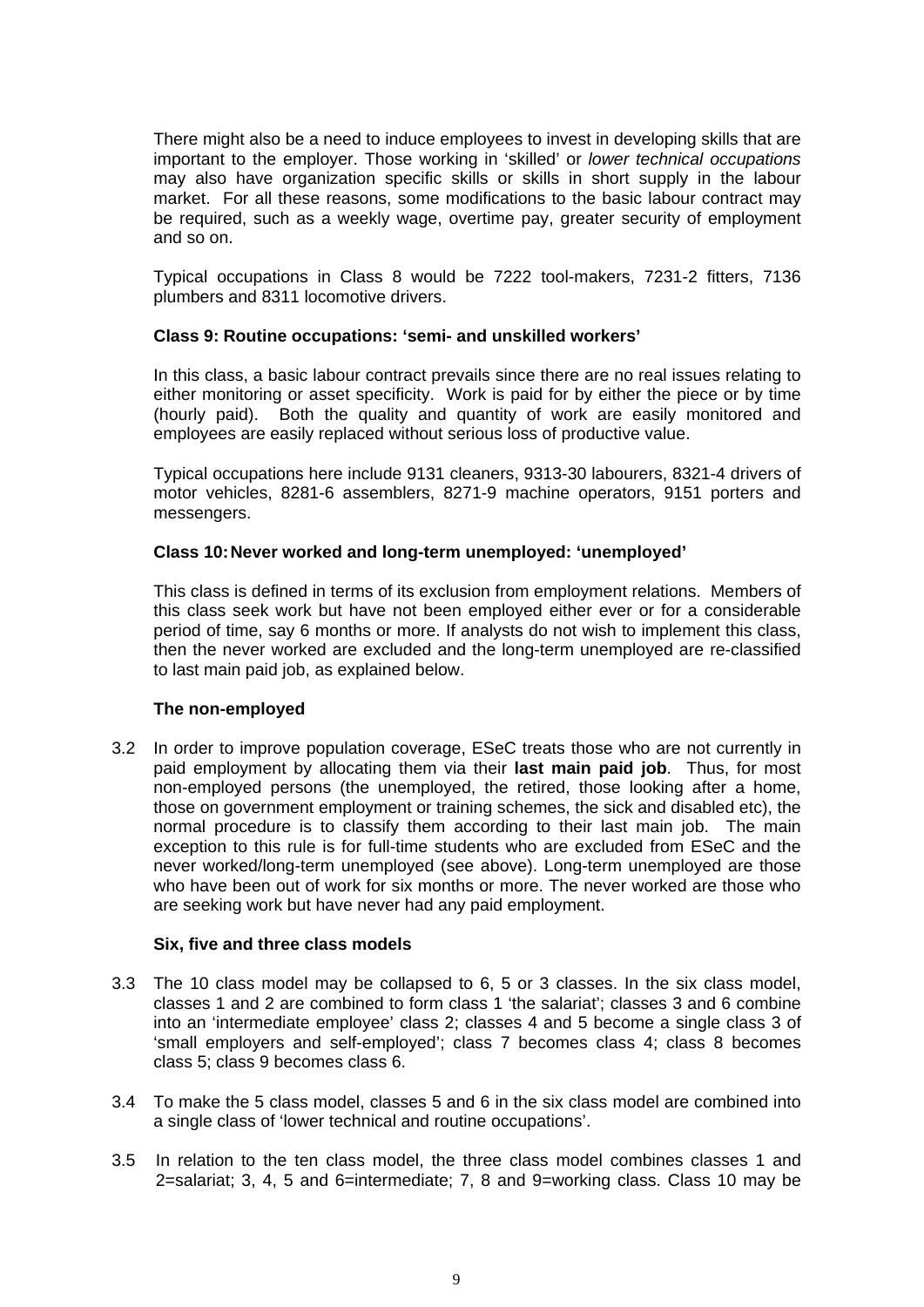added as an additional in any of the models, if desired. However, note that Class 10 is NOT a dump code for cases which cannot otherwise be classified.

3.6 When datasets have certain information missing, analysts may want to consider collapsing ESeC into five or three class versions. The implications of doing this are examined in more detail in appendix 2.

# **4. HOW TO DERIVE ESeC**

4.1 To create ESeC, data on occupation and employment status are required.

An ESeC category is allocated by using a combination of:

- Information about occupation coded to minor group level of ISCO88 (COM)
- Information about employment status and size of organisation in the form of an employment status variable
- 4.2 The derived employment status variable is created by combining data on whether an individual is an employer, self-employed or an employee, size of organisation (where collected) and (other than for managers and professionals in ISCO major groups 1 and 2) supervisory status.
- 4.3 Although it is expected that the vast majority of users will use the syntax provided with this guide in order to derive ESeC, we also provide the ESeC derivation table on which the syntax is based. In what follows, we explain how ESeC has been derived for this table so that users are fully aware of the basis of the syntax. In each cell of the table is the class value, i.e. the typical employment relations for that combination of occupational group by employment status.

#### **Employer, self-employed or employee**

4.4 ESeC needs to distinguish employers; the self-employed who work on their own account with no employees; and employees who are employed by an individual or organisation.

#### **Size of organisation**

4.5 For size of organisation, ESeC uses information on the number of employees in the 'workplace' in order to distinguish between employers in large and small establishments and, for some occupations, between higher and lower managers. The distinction between large and small employers is achieved by applying a size rule cut-off of 10 employees. Individual employers in organisations with 10 or more employees are deemed to own 'large' organisations; those owning enterprises below this threshold are classified as 'small' employers.

#### **Supervisory status**

4.6 Supervisors are *employees* who are neither managers nor professionals but who are responsible *as their main job task* for supervising the work of other employees. Many datasets do not have information about supervision and this has caused problems in deriving ESeC. The EU LFS has recently added a supervision question similar to that discussed below.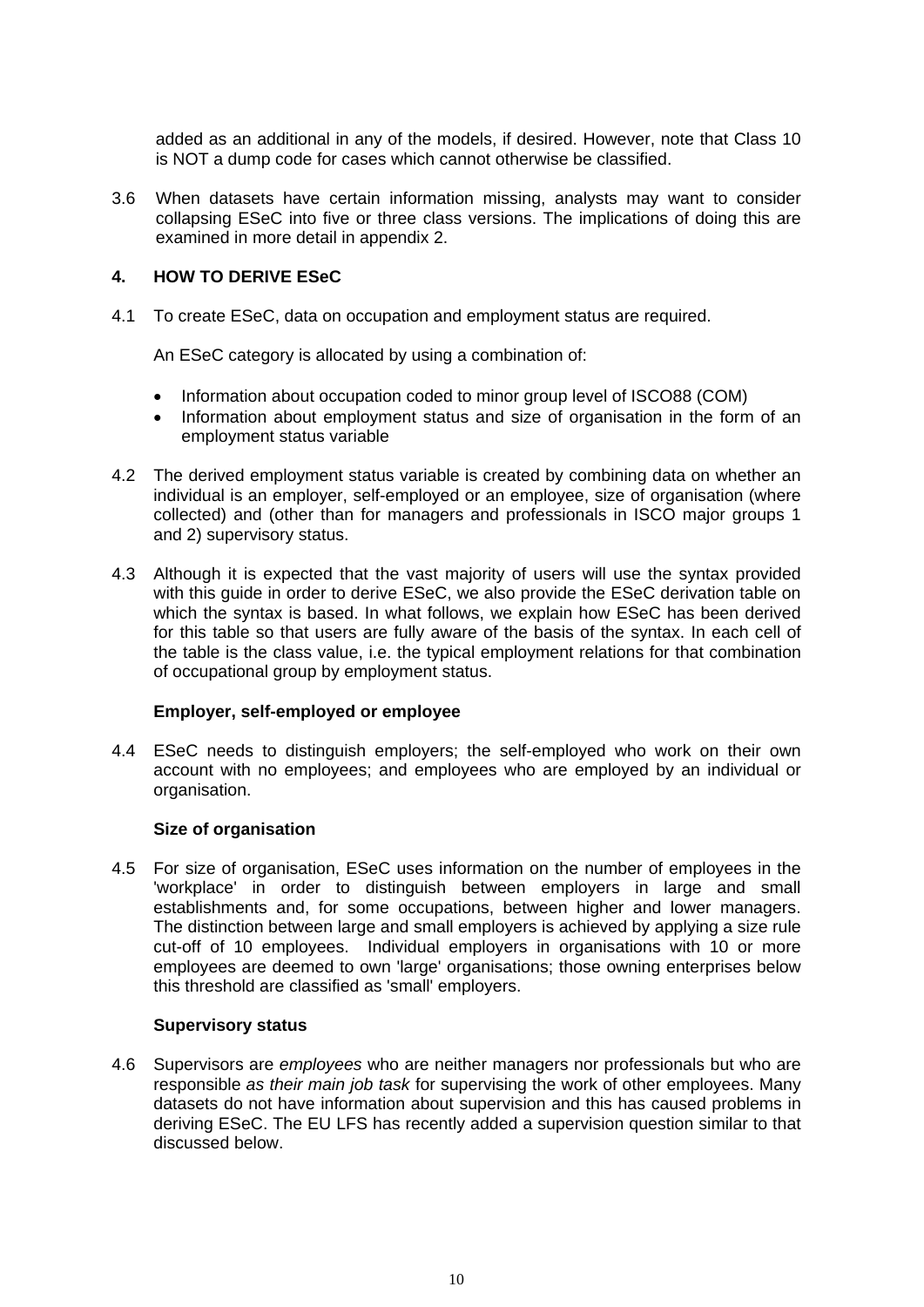4.7 If a supervision variable cannot be derived, the employee value for ESeC has to suffice, i.e. class 3, 6, 7, 8 or 9 as appropriate to the ISCO minor group. Some datasets have a supervision question which includes the number of people supervised. In such cases we recommend that someone should be supervising *at least three* people in order to be regarded as a supervisor.

#### **Managers**

4.8 In ISCO88 managers are coded to major group 1 only. Thus, only respondents coded to these groups may be managers in either class 1 or 2 of ESeC. Respondents coded to other major groups may not be regarded as managers in ESeC, even if they say they have managerial duties.

#### **Blank cells**

4.9 There are some cells that would be blank or empty in the derivation table. These cells correspond to situations deemed not to arise, such as a self-employed police officer. In practice some responses to surveys and censuses may correspond to blank cells (e.g. as a result of coding error). In such cases we have filled the cell using the value of the basic class for a minor group, the so-called 'simplified class' (see below).

# **Derivation methods**

4.10 There are two methods to derive ESeC. The choice of method depends on the information available about employment status.

| <b>Method</b> | <b>Information required</b>                                  |  |  |  |  |  |
|---------------|--------------------------------------------------------------|--|--|--|--|--|
| Full          | ISCO minor group, employment status, size of<br>organisation |  |  |  |  |  |
| Simplified    | <b>ISCO</b> minor group only                                 |  |  |  |  |  |

- 4.11 The Simplified method provides a last resort solution when only occupational data coded to ISCO88 are available.
- 4.12 The Full Method achieves the best quality derivation by using all three items of information, as shown in this diagram.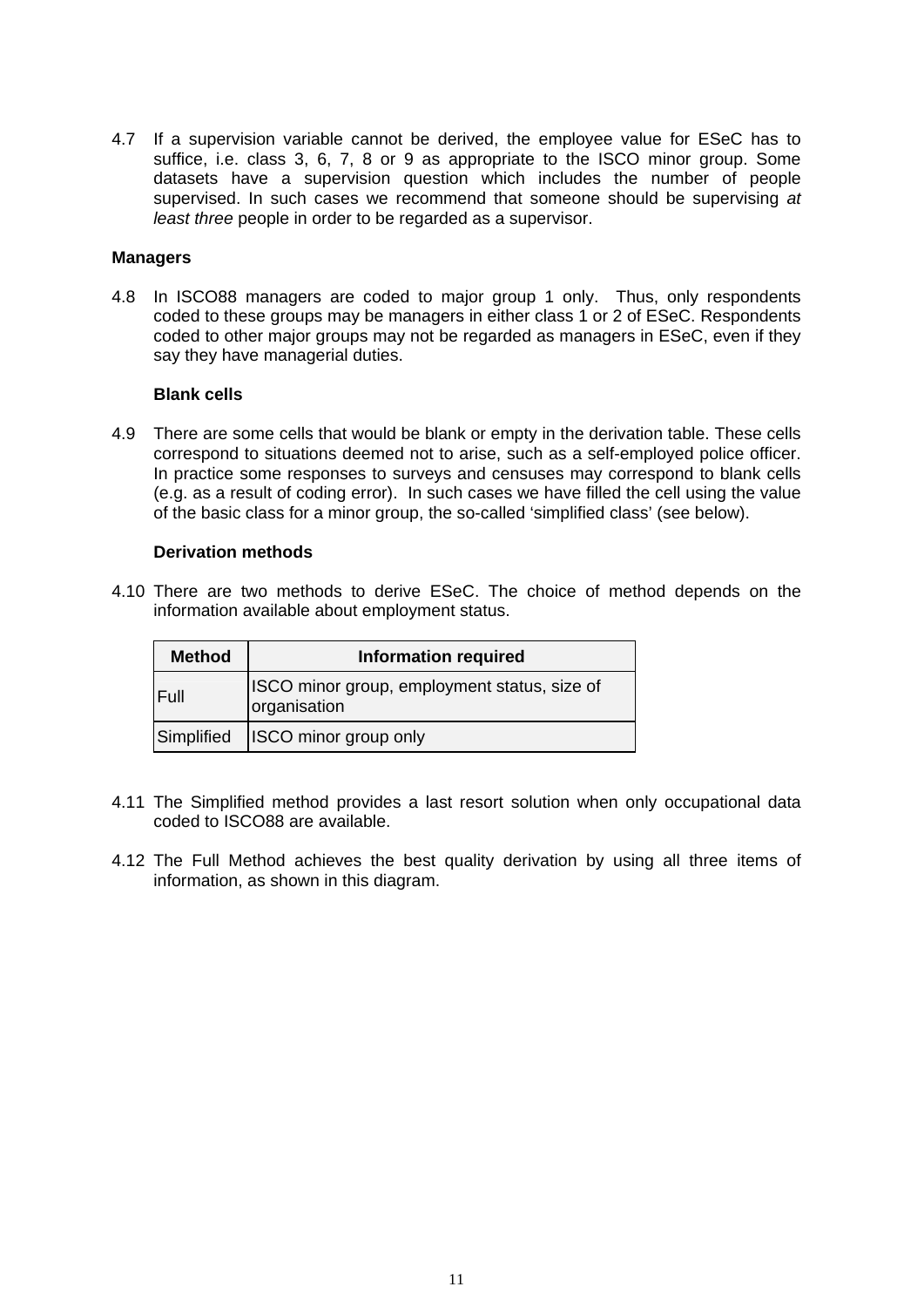# **FIGURE 1: POSSIBLE EMPLOYMENT STATUSES IN THE FULL METHOD DERIVATION**



#### **Questions to ask**

- 4.13 The following are the questions ideally required to create ESeC. They should correspond to what is required for the purposes of the EU LFS and other harmonised European surveys. However, not all these questions may appear on other surveys. It is partly for this reason that we have designed ESeC so that it may be created using either the full or simplified methods.
- 4.14 The instructions for interviewers are shown in italics. Two series of questions are needed in order to derive ESeC using the full method: three questions on occupation, and five questions on employment status/size of organisation.

#### **Occupation**

4.15 Questions 1 to 3 collect information for coding to national classifications or to ISCO. They are asked about current job for those in paid work or about last main job for those who have ever had paid work, with the exception of full time students.

#### **Question 1 - Industry description**

"What did the firm/organisation you worked for mainly make or do (at the place where you worked)?"

(Open)

*DESCRIBE FULLY - PROBE MANUFACTURING or PROCESSING or DISTRIBUTING ETC. AND MAIN GOODS PRODUCED, MATERIALS USED, WHOLESALE or RETAIL ETC*."

# **Question 2 - Occupation title current or last main job**

"What was your (main) job?" (Open)

#### **Question 3 - Occupation description current or last main job**

"What did you mainly do in your job?" (Open)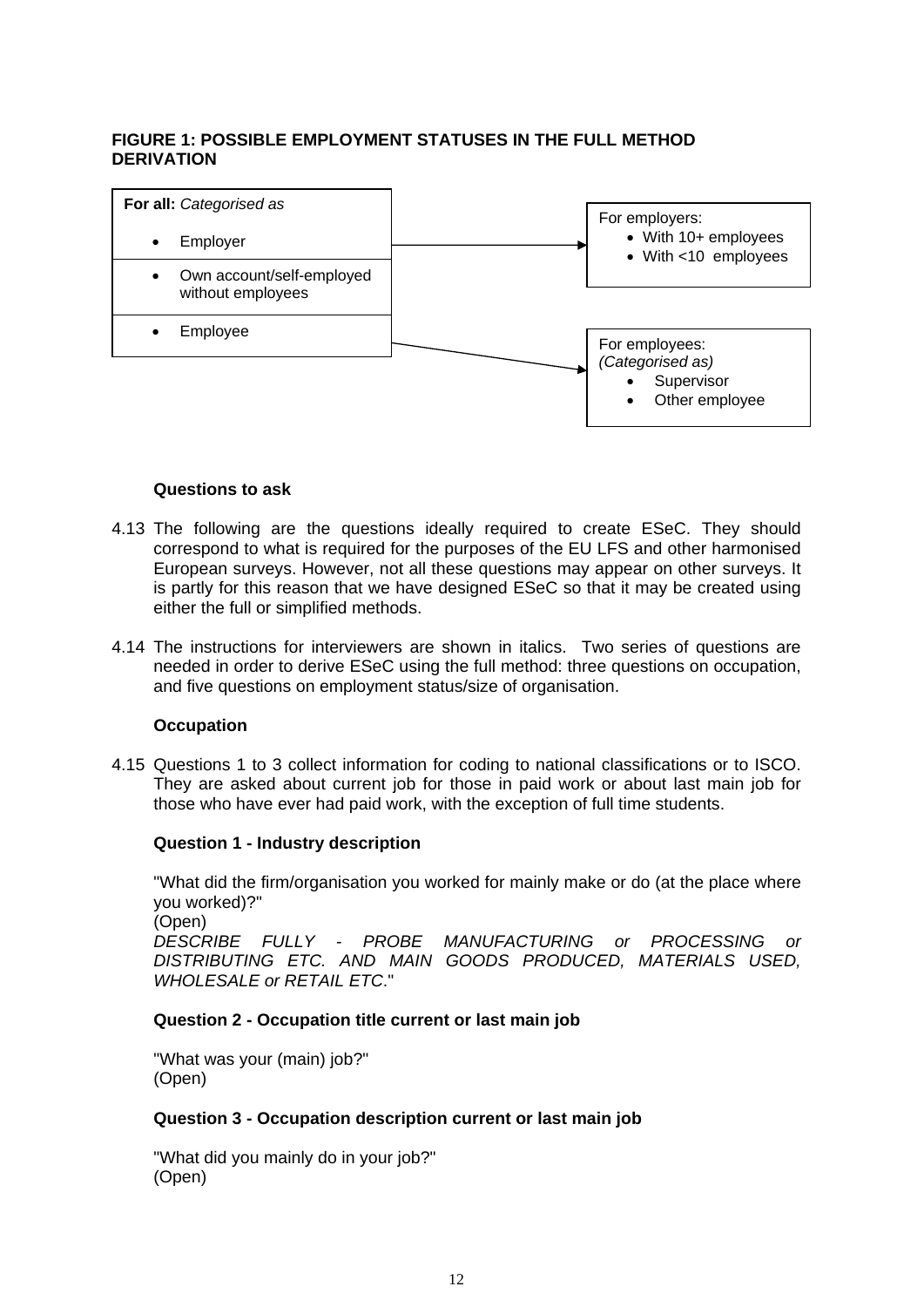# *CHECK SPECIAL QUALIFICATIONS/TRAINING NEEDED TO DO THE JOB*

#### **Employment status/size of organisation**

Questions 4 to 8 collect information for deriving the employment status/size of organisation variable. The interviewer asks questions 5 and 6 when the respondent answers 'Employee' to question 4. The interviewer asks questions 7 when the respondent answers 'Self-employed' to question 4, and 8 when the respondent answers 'With employees' to question 7.

#### **Question 4 - Employee or self-employed**

"Were you working as an employee or were you self-employed?"

1. Employee Go to question 5

2. Self-employed Go to question 7

*The division between employees and self-employed is based on RESPONDENTS' OWN ASSESSMENT of their employment status in their main job.* 

#### **Question 5 - Supervisory status**

"In your job, did you have any formal responsibility for supervising the work of other employees?"

1. Yes Go to question 6 2. No Go to question 6 *Include people who say they are managers DO NOT INCLUDE:* - *supervisors of children, e.g. teachers, nannies, childminders;*

- *supervisors of animals;*

- *people who supervise security or buildings only, e.g. caretakers, security guards* 

# **Question 6 - Number of employees (Employees)**

"How many people worked for your employer at the place where you worked?"

This should be coded to 1-9; 10+. If categories are 1-10; 11+, then code to this. If 1-4; 5-19, code to 1-19, 20+.

*We are interested in the size of the 'local unit of the establishment' at which the respondent works in terms of total number of employees. The 'local unit' is considered to be the geographical location where the job is mainly carried out. Normally this will consist of a single building, part of a building, or at the largest a selfcontained group of buildings.*

*It is the total number of employees at the respondent's workplace that we are interested in, not just the number employed within the particular section or department in which he/she works.*

# **Question 7 - Self-employed working on own or with employees**

"Were you working on your own or did you have employees?"

- 1. On own/with partner(s) but no employees
- 2. With employees Go to question 8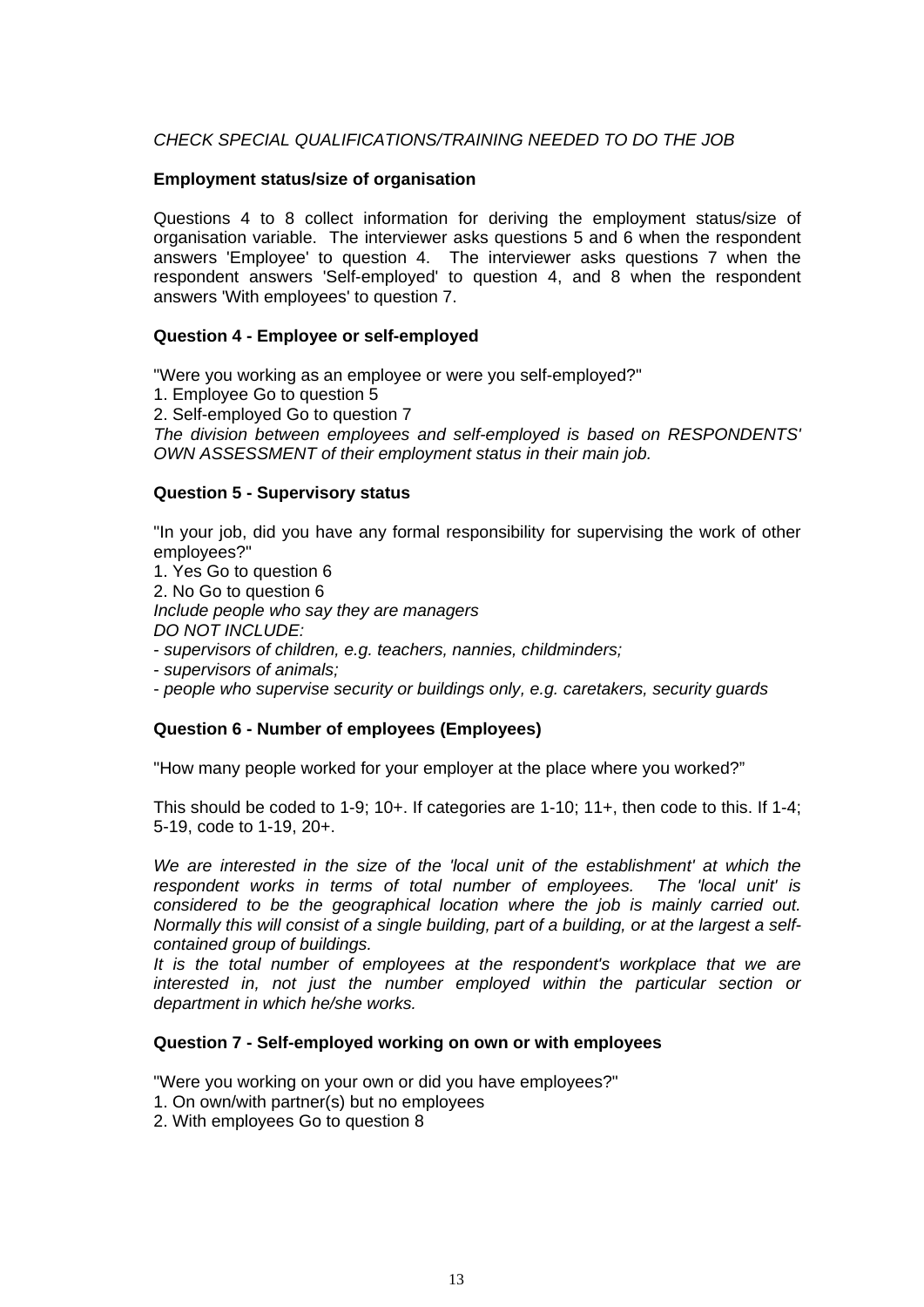# **Question 8 – Self-employed working on own or with employees**

"How many people did you employ at the place where you worked?" Were there ... (RUNNING PROMPT)...

0, 1-9, 10+. For other size bands, see question 6 above.

# **Steps to derive the ESeC using the Full method**

4.16 There are four steps to derive the ESeC.

|        | Step 1 Code occupation to the ISCO minor group.                                                                                                   |  |  |  |  |  |
|--------|---------------------------------------------------------------------------------------------------------------------------------------------------|--|--|--|--|--|
|        | Follow procedures where the answers to questions on<br>Step 2 employment status and size of organisation are<br>missing.                          |  |  |  |  |  |
|        | Step 3 Derive the employment status/size of organisation<br>variable.                                                                             |  |  |  |  |  |
| Step 4 | With both minor group code and employment<br>status/size of organisation code, use the Full<br>Derivation table to assign a category of the ESeC. |  |  |  |  |  |

# **Step 1: Coding to ISCO**

4.17 This is generally achieved via a crosswalk from a national occupational classification to ISCO88 (COM). More information about ISCO is available in Appendix 2.

#### **Step 2: Procedures where answers to questions 4 to 8 are missing**

4.18 The answers to the questions **4**, **5** and **6** or **4**, **7** and **8** are combined to produce the employment status/size of organisation variable. Where the questions have not been answered, take the following actions.

| Question<br>not<br>answered | <b>Action</b>                                                                                                                        |
|-----------------------------|--------------------------------------------------------------------------------------------------------------------------------------|
|                             | Do not assume an answer, go straight to Step 2 of<br>the procedure for using Simplified ESeC (see<br>below)                          |
| 6 or 8                      | Assume size 1 to 9.                                                                                                                  |
| 5                           | If the ISCO code starts with 1 or 2, no answer is<br>required.<br>If the ISCO code does not start with 1 or 2,<br>assume code 2, No. |
|                             | Assume code 1, no employees.                                                                                                         |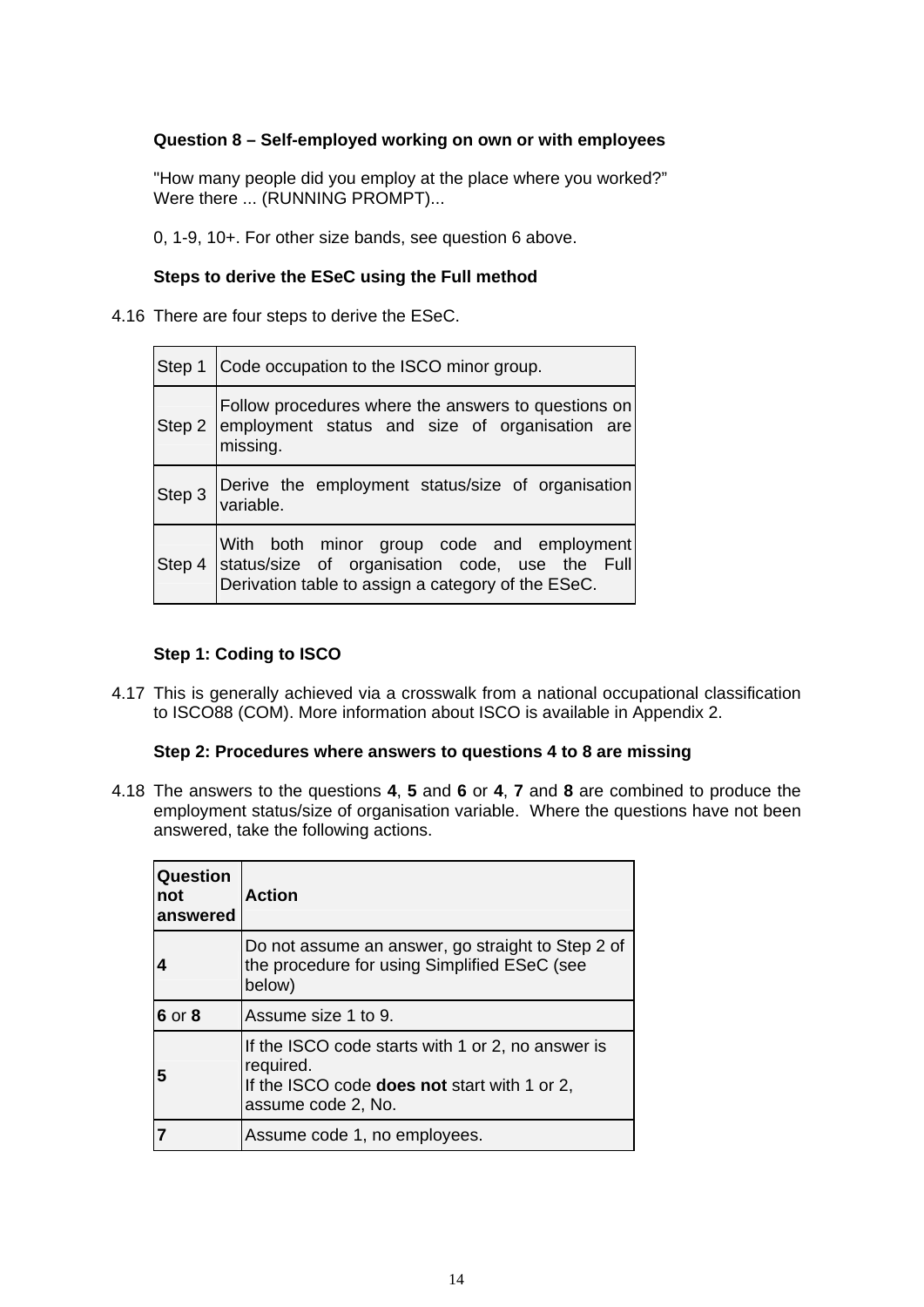# **Step 3: Derive the employment status/size of organisation variable**

| <b>Employment status/size of organisation</b> |                                 |  |  |  |  |  |
|-----------------------------------------------|---------------------------------|--|--|--|--|--|
| Code                                          | Label                           |  |  |  |  |  |
|                                               | Employers - large organisations |  |  |  |  |  |
| າ                                             | Employers - small organisations |  |  |  |  |  |
| 3                                             | Self-employed, no employees     |  |  |  |  |  |
| 4                                             | Supervisors                     |  |  |  |  |  |
| 5                                             | Other employees                 |  |  |  |  |  |

4.19 The employment status/size of organisation variable has these codes:

- 4.20 Use the answers, or assumed answers to questions on employment status and size of organisation and the ISCO code to derive the five employment status codes. If supervisory status cannot be established for employees, code as employee.
- 4.21 A standard flow chart view of the process is available below; codes refer to the employment status/size variable.

#### **Step 4: Derive the ESeC category**

- 4.22 The matrix version of the Full Method ESeC Derivation table contains a row for each ISCO minor group, columns for the five employment status/size of organisation codes and columns for Simplified ESeC and its associated employment status. The value of simplified ESeC has been calculated using European Social Survey (ESS) data for all countries. It is the modal value for each ISCO minor group in terms of employment status.
- 4.23 *It would be better to use modal values for each country based on LFS data. NSIs may wish to calculate this value instead of the ESS one.*
- 4.24 Use the ISCO group code to find the appropriate row and work across the row to reach the column for the employment status/size of organisation code. The cell where the row and column intersect will contain a category of the ESeC.
- 4.25 All managerial jobs are in ISCO major group 1; those minor group codes starting with 1. The cells in the supervisors' column for minor groups in major group 1 and 2 would be illicit (i.e. a manager is a manager is a manager; a professional is a professional is a professional), but have been assigned the simplified class value.
- 4.26 The derivation table contains no empty cells and the Simplified Class values have been used to fill such cells.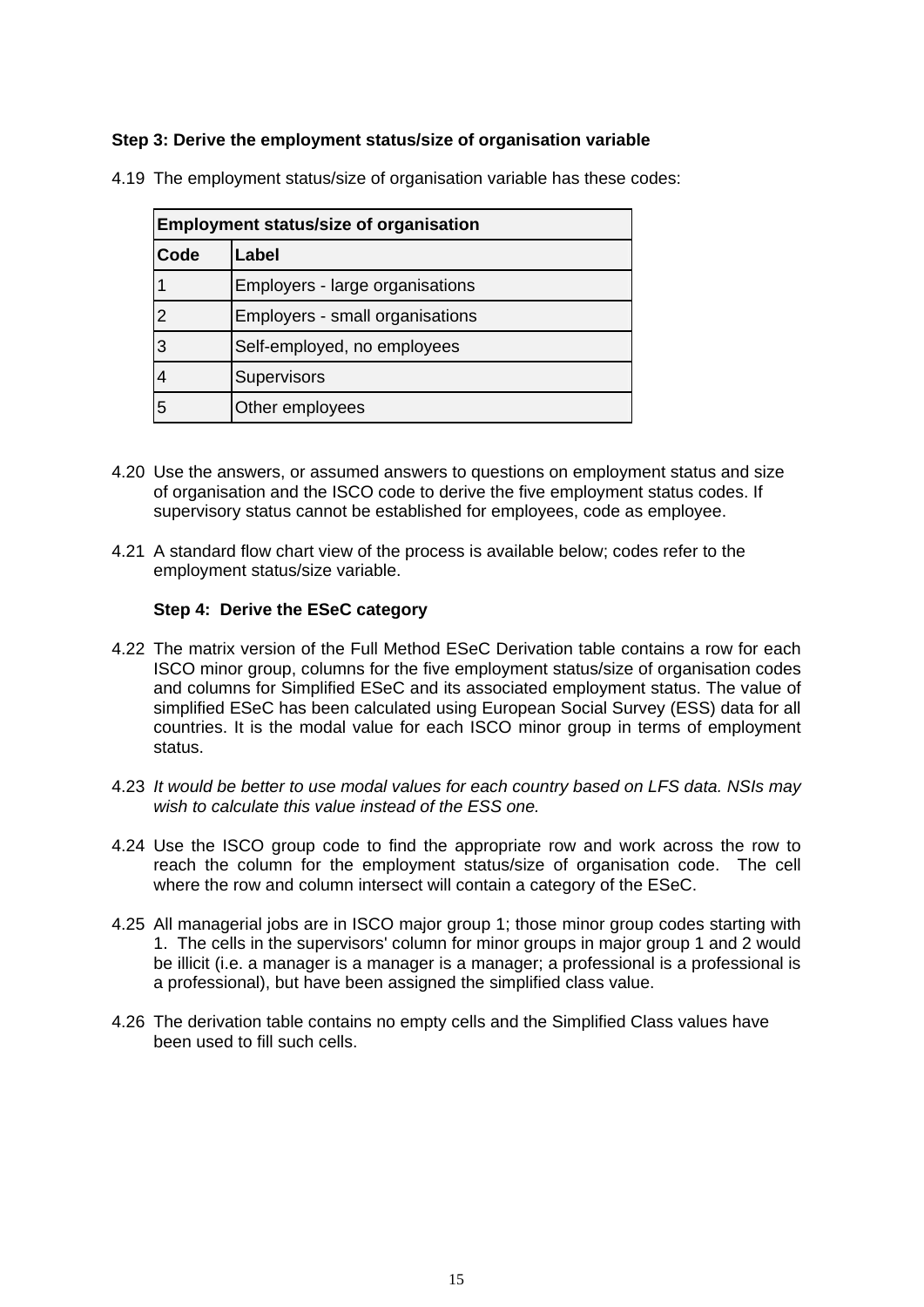#### **FIGURE 2: DERIVING THE EMPLOYMENT STATUS/SIZE OF ORGANISATION VARIABLE**

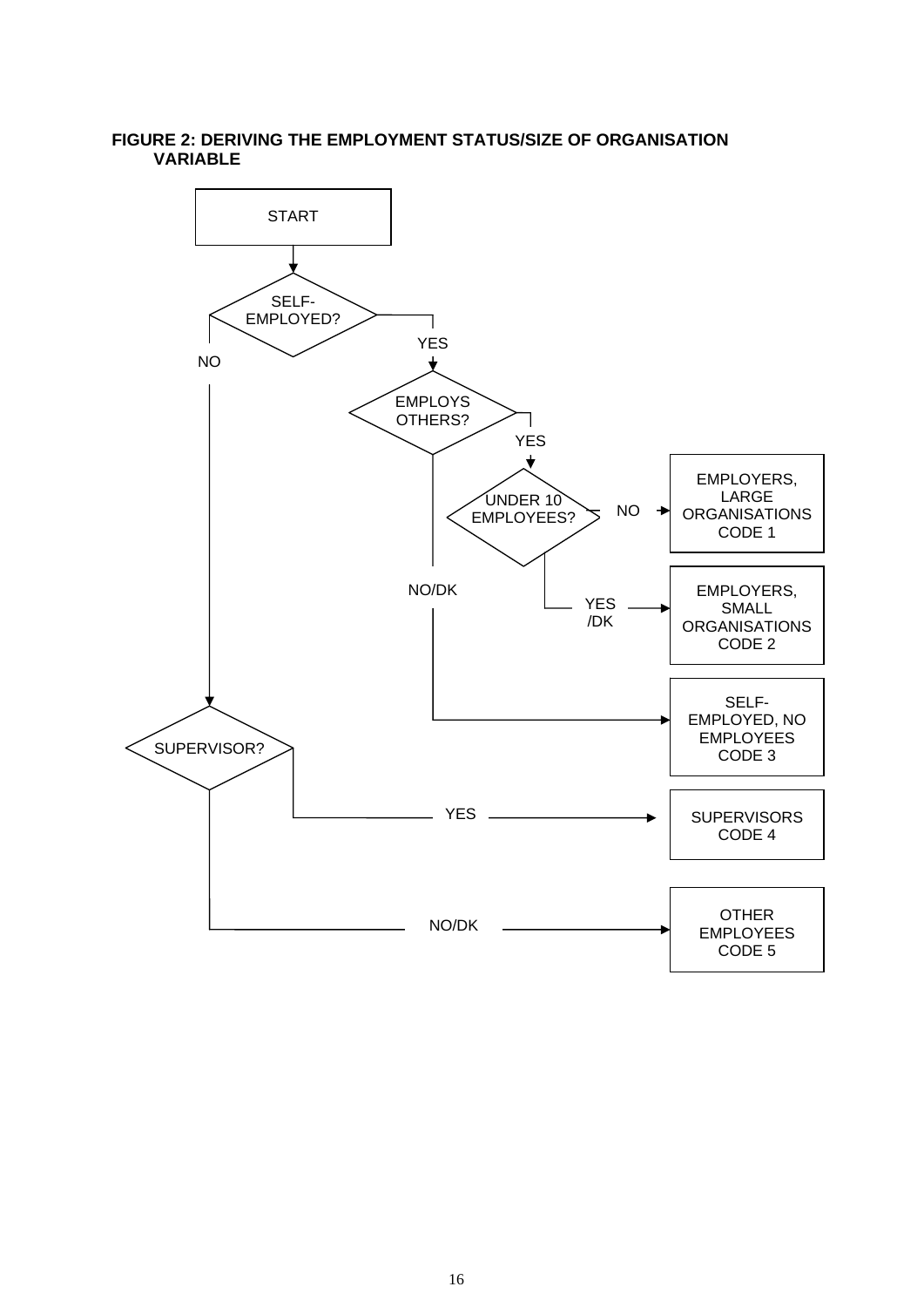# **Example case for the full derivation**

# **Case #F1**

| <b>Question No.</b>                  | Question                   | <b>Respondent's answers</b>    |  |  |
|--------------------------------------|----------------------------|--------------------------------|--|--|
| Question 1                           | Industry                   | Goods warehousing              |  |  |
| Question 2                           | Occupation title           | Stores manager                 |  |  |
| Question 3                           | Occupation<br>description  | In charge of stores            |  |  |
| Question 4                           | Employee/self-<br>employed | 2 (small employer)             |  |  |
| Question 5                           | Supervisory status         | [Not answered] (Not<br>needed) |  |  |
| Number of<br>Question 6<br>employees |                            | 1 $(1 to 9)$                   |  |  |

| <b>Resulting codes</b>                   |     |  |  |  |  |
|------------------------------------------|-----|--|--|--|--|
| ISCO minor group code                    | 131 |  |  |  |  |
| Employment status/size of organisation 2 |     |  |  |  |  |
| <b>ESeC</b> category                     |     |  |  |  |  |

# **Steps to derive the ESeC using the Simplified method**

4.27 There are two steps to derive the ESeC by the Simplified method.

| Step 1 Code occupation to the ISCO minor group.                                                                                   |
|-----------------------------------------------------------------------------------------------------------------------------------|
| With the ISCO code, use the Full Derivation table to<br>Step 2 assign a category of the ESeC from the simplified<br>class column. |

# **Step 1 Coding to ISCO88 (COM)**

4.28 Again, this is achieved via a national crosswalk.

# **Step 2 Derive the ESeC category**

4.29 In the matrix for the Full Method there is a column or row for Simplified ESeC ('esssc') Use the ISCO minor group code and the appropriate column or row for 'ess sc' to find the ESeC category.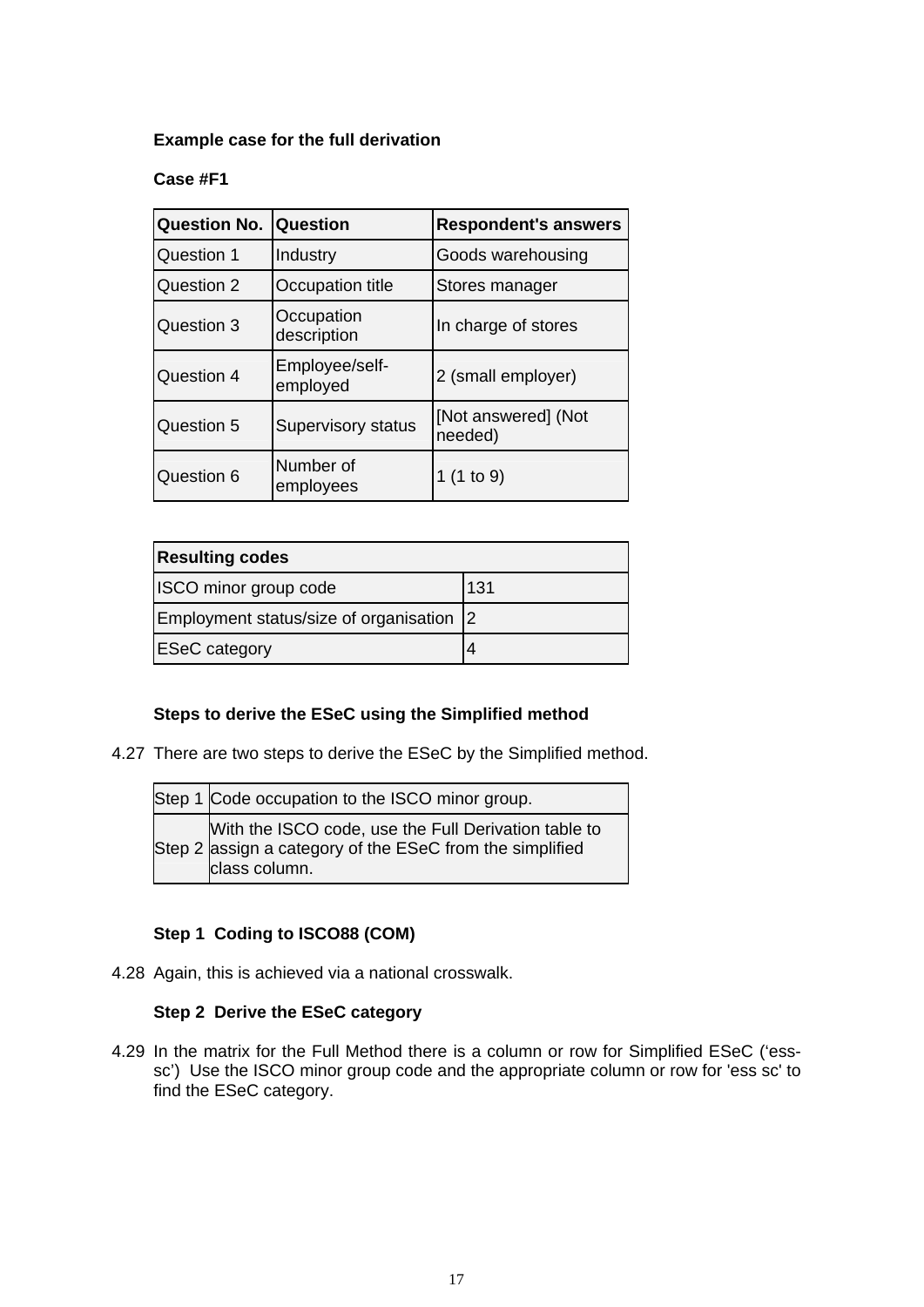# **5. DERIVATION MATERIAL**

5.1 The derivation table is provided as an Excel spreadsheet, and there are syntax files for use in SPSS.

# **Derivation Material for the Full Method**

- Matrix format (**Euroesec matrix.xls**)
- SPSS syntax (**Euroesec Full.sps**)

# **Derivation Material for the Simplified Method**

- Use the matrix for the Full Method and look in the column or row for 'ess sc'.
- A short version of the SPSS syntax file can be used (**Euroesec Simple.sps**).
- These files are available from www.iser.essex.ac.uk/esec/consort/matrices/.

# **6. HOUSEHOLD LEVEL ESeC**

- 6.1 Traditionally the unit of analysis or class composition has been the family/household rather than the individual. That is, the nuclear family is seen as the basic structural element because of the inter-dependence and shared conditions of family members. A family member's own position may have less relevance to his/her life chances than those of another family member. A practical solution to this problem has been to select one family or household member as a reference person and take that person's position to stand for the whole household.
- 6.2 Essentially, assigning an ESeC category to a household involves deciding which household member best defines that household's position. This person is termed the household reference person (HRP).
- 6.3 In the past the reference person was defined as the Head of Household the eldest householder, with males taking precedence over females in the case of couples or non-related joint householders. However, a preferable definition of the Household Reference Person would be: the person responsible for owning or renting or who is otherwise responsible for the accommodation. In the case of joint householders, the person with the highest income takes precedence and becomes the HRP. Where incomes are equal, the older is taken as the HRP. This procedure increases the likelihood both that a female will be the HRP and that the HRP better characterises the household's social position. Of course, NSIs must use whatever rule prevails in their organization for defining the HRP. Other users will be forced to use whatever rule prevails on the dataset in use.

# **7. UNDERSTANDING ISCO88 (COM)**

- 7.1 ISCO88 (COM) is the European Union variant of the International Standard Classification of Occupations. It is a harmonised variable that is included in the main comparative datasets covering the European Research Area: the Labour Force Survey, the European Social Survey and EU-SILC.
- 7.2 Individual countries code to their own national classifications. In the majority of cases, these are based very closely on ISCO. In a number of other cases, for instance Great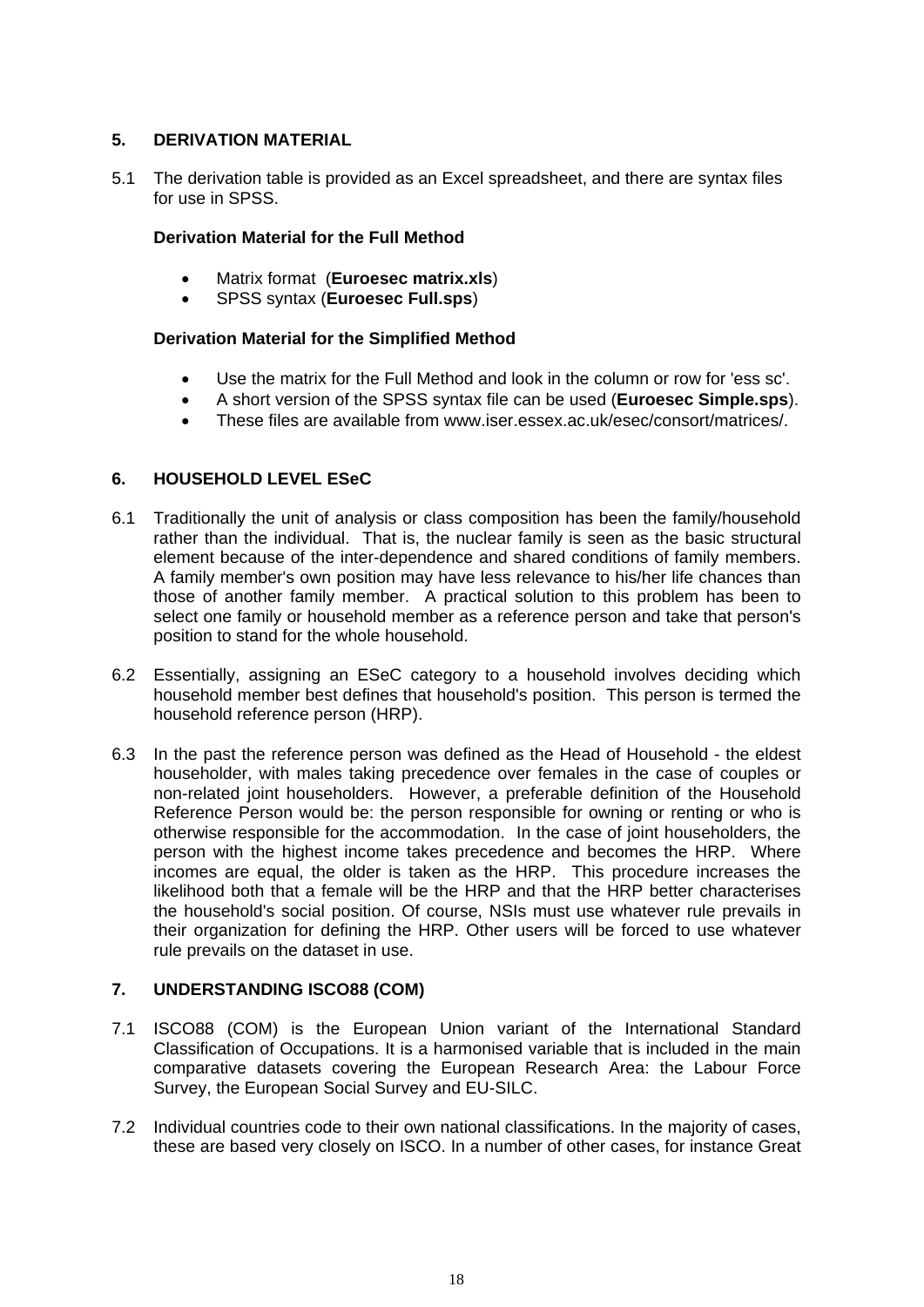Britain, Ireland, France and Germany, there is a more distinct national classification that can be 'mapped' directly onto ISCO through a conversion table or 'crosswalk'.

- 7.3 ISCO organises occupations into a hierarchical framework. At the lowest level is the unit of classification – a job – which is defined as a set of tasks or duties designed to be executed by one person. Jobs are then grouped into occupations according to the degree of similarity in their constituent tasks and duties (Elias and Birch 1994).
- 7.4 ISCO has four nested tiers reflected in the numbering of the occupational codes:
- Major groups top-level, broad definitions of occupation, providing the first digit of the ISCO code
- Sub-major groups second-level definition of occupation, providing first two digits
- Minor groups third-level definition, providing the first three digits
- Unit groups lowest, most detailed definition of occupation, providing the complete four-figure ISCO code

| Sub-major | Minor | Unit  | <b>Group title</b>           |
|-----------|-------|-------|------------------------------|
| group     | group | group |                              |
|           |       |       | Professionals                |
| 22        |       |       | Life science and health      |
|           |       |       | professionals                |
|           | 222   |       | Health professionals (except |
|           |       |       | nursing)                     |
|           |       | 2222  | <b>Dentists</b>              |
|           |       |       |                              |

#### **Table 2: Hierarchical Structure of ISCO88 (COM)**

- 7.5 A comprehensive guide to ISCO88 (COM) is available from http://www2.warwick.ac.uk/fac/soc/ier/research/isco88/
- 7.6 Datasets usually contain ISCO coded to fewer than four digits. This can happen for a number of reasons: respondents may supply insufficient information; codes may be aggregated to comply with rules on confidentiality; crosswalks may not allow such precise coding. ESeC can be created using ISCO based on either three or two digits.
- 7.7 For example an interviewer may simply know that the person in question is a 'corporate manager' (sub major group 12). Where information is aggregated in this way there can be a problem if the minor groups within group 12 have different class positions. In this case the modal class for ISCO 12 employees is used. The SPSS syntax deals with these instances automatically, based on frequency distributions from pooled aggregate data in rounds 1 and 2 of the European Social Survey (see Appendix 8). If analysts are comparing only a small group of countries, or doing a single nation study, they might be advised to calculate modal values for each country.
- 7.8 In the process described above, some minor groups in ISCO will move between ESeC classes depending upon their numerical significance within a larger aggregate group. This in turn will lead to different distributions for the ESeC schema. A full list of distributions for ESeC based on differing levels of information is shown in Appendix 2.
- 7.9 In addition to the overall 'shape' of the ESeC distribution, analysts will be interested in two pieces of information: firstly the overall 'level of agreement' between derivations, that is to say the number of cases that stay in the same class; secondly the proportion of cases that move between each individual class and the others. Mutual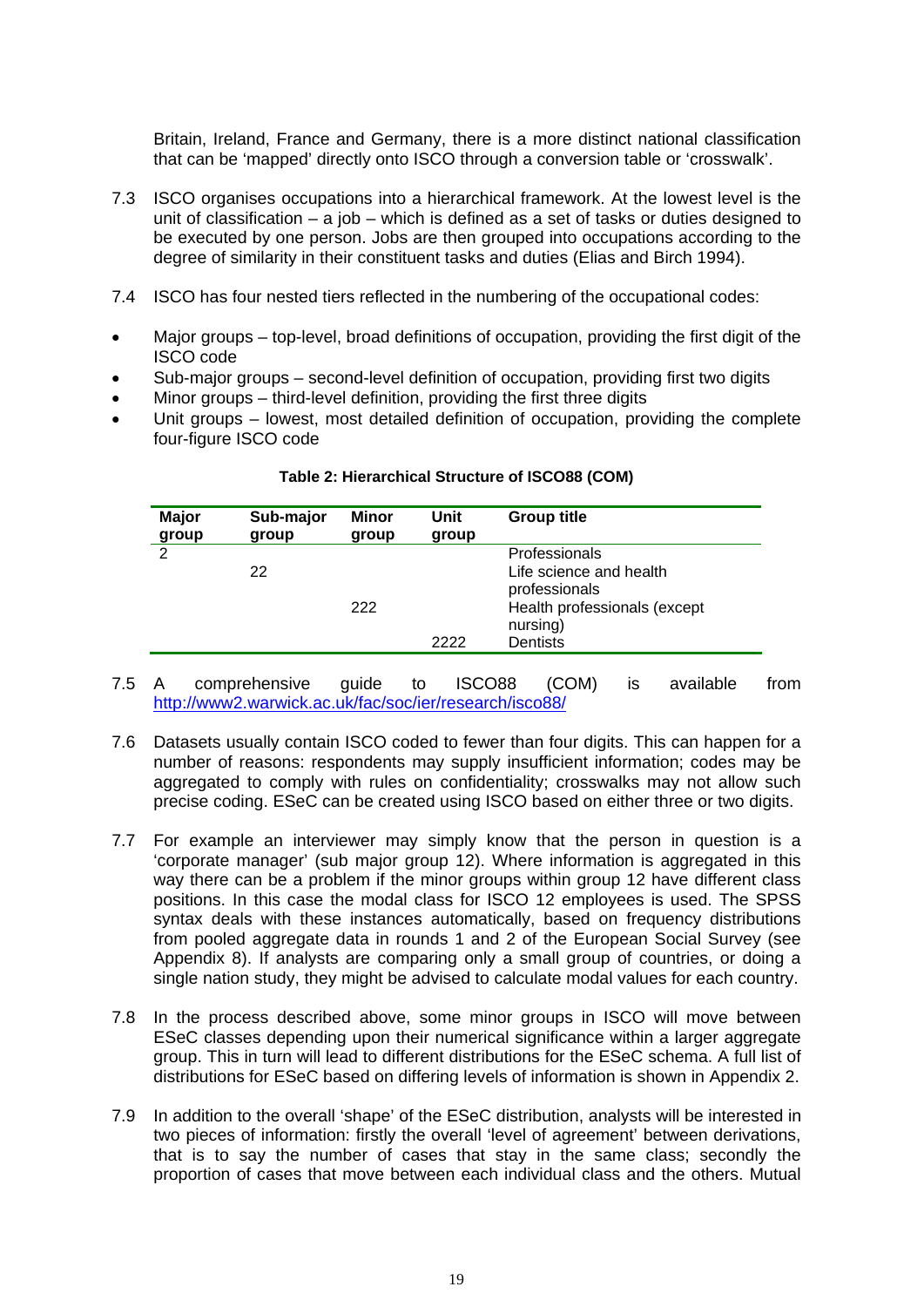exchange between any two classes will cancel each other out and so may not be apparent when comparing distributions.

7.10 The overall agreement between ESeC based on three digit and two digit ISCO is 86%. The correspondences between classes are shown below. Short range moves between adjacent classes are unlikely to cause problems for analysts; of more concern will be exchanges of cases between classes with different employment contracts, for instance 2 and 6 or 3 and 7.

|                 | <b>ESeC from 2 digit ISCO</b> |      |      |      |      |     |      |      |      |      |
|-----------------|-------------------------------|------|------|------|------|-----|------|------|------|------|
|                 |                               |      | 2    | 3    | 4    | 5   | 6    | ⇁    | 8    | 9    |
|                 |                               | 91.2 | 8.8  |      |      |     |      |      |      |      |
|                 | 2                             |      | 72.1 |      |      |     |      |      |      |      |
| <b>ESeC</b>     | 3                             |      |      | 99.9 |      |     |      |      |      |      |
| From            | 4                             |      | 0.8  |      | 99.0 |     |      |      |      | 0.2  |
| 3 digit<br>ISCO | 5                             |      |      |      |      | 100 |      |      |      |      |
|                 | 6                             |      | 13.9 |      |      |     | 86.1 |      |      |      |
|                 | ⇁                             |      |      | 21.9 |      |     |      | 77.2 |      | 0.9  |
|                 | 8                             |      |      |      |      |     |      |      | 93.5 | 2.7  |
|                 | 9                             |      |      | 3.1  |      |     |      | 11.9 |      | 85.0 |

**Table 3: Correspondence between 3 digit and 2 digit ('full' versions)** 

# **8**. **THE EFFECTS OF INCOMPLETE INFORMATION ON ESEC**

- 8.1 In addition to the full and simplified methods, users may find that they are missing just one piece of information, the most likely being establishment size or supervision. Here are three illustrations of the effects on the measure of ESeC produced.
- 8.2 In a situation where there is three digit ISCO but no information about establishment size, the overall agreement is 99.4%. The only groups affected are the self-employed and employers within the dataset.
- 8.3 In a situation where there is three digit ISCO but no information about supervisory responsibility, the overall agreement is 88%. While most datasets identify large numbers of 'supervisors', many of these in groups 1, 2 and 3 of ISCO will remain in the same class by virtue of their status as managers, professionals or associate professionals. The only classes affected are class 2 containing higher supervisors and class 6 containing lower supervisors. The effect is to reduce class 6 to a 'rump' with the cases being shared fairly evenly between the bottom three classes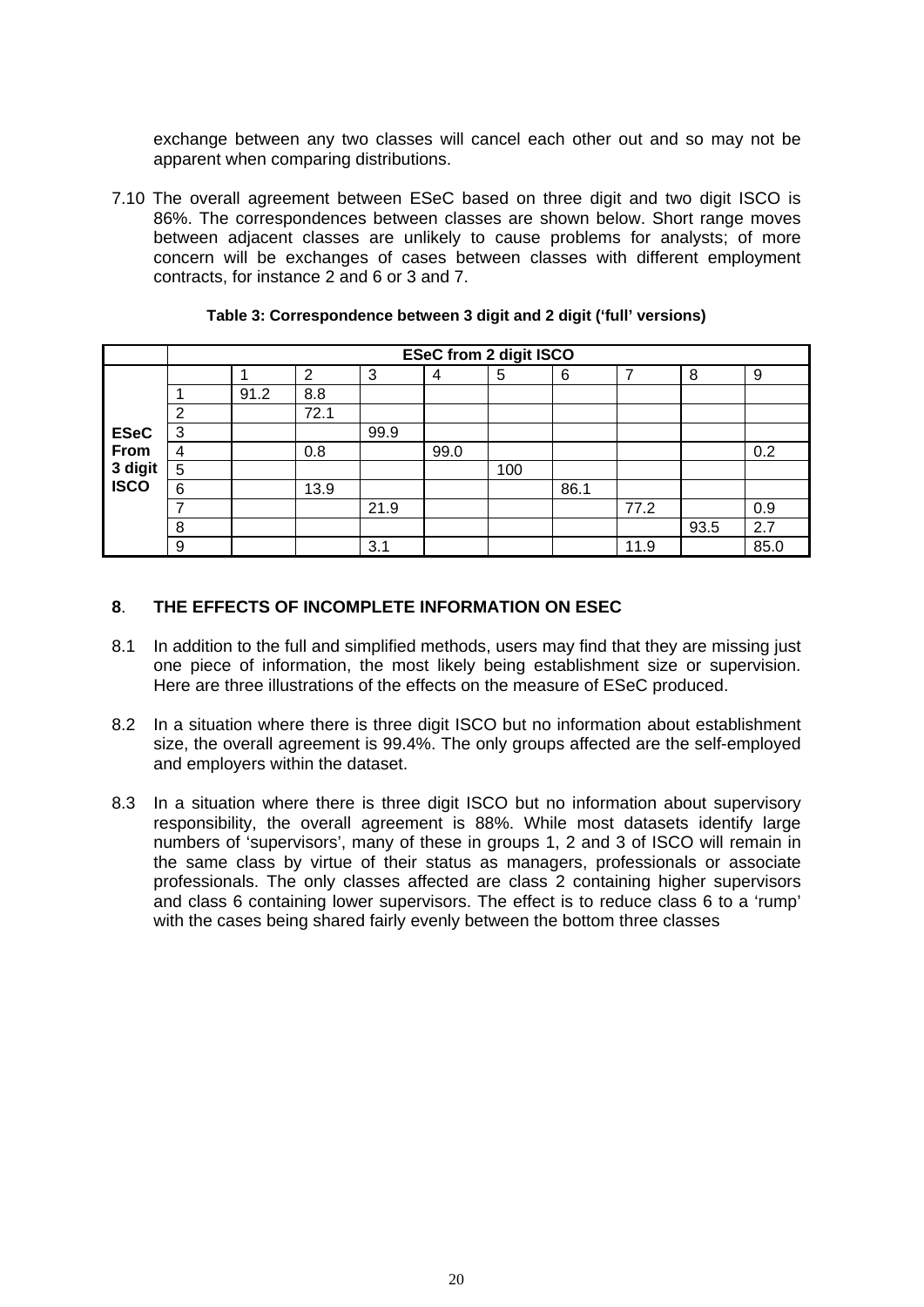|                                               | <b>ESeC 3 digit without information on supervision</b> |     |      |      |     |     |     |      |      |      |
|-----------------------------------------------|--------------------------------------------------------|-----|------|------|-----|-----|-----|------|------|------|
| <b>ESeC</b><br>From<br>3 digit<br><b>ISCO</b> |                                                        |     | 2    | 3    | 4   | 5   | 6   | 7    | 8    | 9    |
|                                               |                                                        | 100 |      |      |     |     |     |      |      |      |
|                                               | 2                                                      |     | 81.7 | 17.2 |     |     | 1.1 |      |      |      |
|                                               | 3                                                      |     |      | 100  |     |     |     |      |      |      |
|                                               | 4                                                      |     |      |      | 100 |     |     |      |      |      |
|                                               | 5                                                      |     |      |      |     | 100 |     |      |      |      |
|                                               | 6                                                      |     |      |      |     |     | 6.8 | 29.1 | 34.3 | 29.8 |
|                                               |                                                        |     |      |      |     |     |     | 100  |      |      |
|                                               | 8                                                      |     |      |      |     |     |     |      | 100  |      |
|                                               | 9                                                      |     |      |      |     |     |     |      |      | 100  |

#### **Table 4: Correspondence between full version and one without supervision information (3 digit ISCO)**

- 8.4 In a situation where ISCO is the sole information available, users produce the 'simplified' ESeC by allocating cases to a class based on the modal employment status for that occupation. This is in the majority of instances that for employees. A complete list of modal employment statuses for ISCO minor groups is shown at Appendix 9.
- 8.5 The overall agreement between a full 3 digit ESeC and a simplified 3 digit ESeC is 79.7%. The effects of the absence of supervisory information are compounded by the absence of employment status. The main outcome is the redistribution of a large proportion of cases into the appropriate classes for employees performing the same type of work. The detailed correspondences are shown below.

|                                               | Simplified ESeC (3 digits) |      |                |      |      |      |     |      |      |      |
|-----------------------------------------------|----------------------------|------|----------------|------|------|------|-----|------|------|------|
| <b>ESeC</b><br>from<br>3 digit<br><b>ISCO</b> |                            |      | $\overline{2}$ | 3    | 4    | 5    | 6   | 7    | 8    | 9    |
|                                               |                            | 94.7 | 2.3            | 0.4  | 1.2  | 0.1  |     | 0.3  | 0.5  | 0.4  |
|                                               | 2                          |      | 73.2           | 19.8 | 6.0  |      | 1.1 |      |      |      |
|                                               | 3                          |      |                | 99.9 |      |      |     | 0.1  |      |      |
|                                               | 4                          | 2.4  | 1.2            | 7.5  | 30.4 |      | 1.5 | 19.8 | 23.6 | 13.6 |
|                                               | 5                          |      |                |      |      | 92.3 |     |      | 1.8  | 5.9  |
|                                               | 6                          |      |                |      |      | 2.4  | 6.8 | 29.1 | 31.9 | 29.8 |
|                                               | ⇁                          |      |                |      | 0.9  |      |     | 99.1 |      |      |
|                                               | 8                          |      |                |      |      | 10.9 |     |      | 89.1 |      |
|                                               | 9                          |      |                |      |      |      |     |      |      | 100  |

| Table 5: Correspondence between Full and simplified ESeC (3 digit ISCO) |  |
|-------------------------------------------------------------------------|--|
|                                                                         |  |